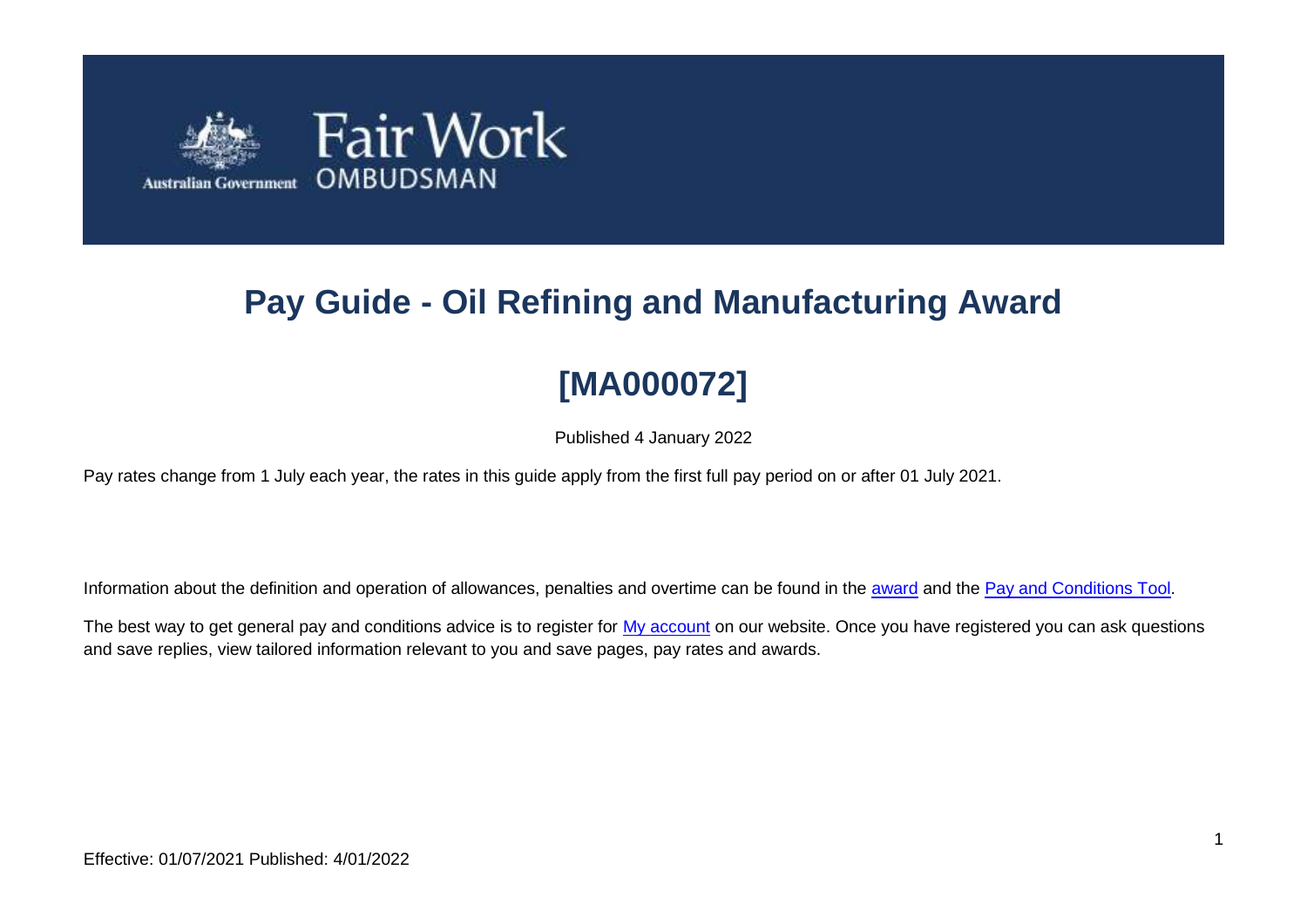# **Rates of pay**

### **Adult**

The rates below include industry disability allowance.

## **Full-time & part-time**

| <b>Classification</b>                                                        | <b>Weekly pay</b><br>rate | <b>Hourly pay</b><br>rate | <b>Afternoon</b><br>shift | <b>Night shift</b> | <b>Permanent</b><br>afternoon<br>shift | <b>Permanent</b><br>night shift | Saturday -<br>first 2 hours -<br>shiftworker |
|------------------------------------------------------------------------------|---------------------------|---------------------------|---------------------------|--------------------|----------------------------------------|---------------------------------|----------------------------------------------|
| Refinery operations - trainee<br>operator level 1                            | \$826.08                  | \$23.60                   | \$27.14                   | \$27.14            | \$28.32                                | \$30.68                         | \$35.40                                      |
| Refinery operations - outside<br>operator level 2                            | \$894.78                  | \$25.57                   | \$29.41                   | \$29.41            | \$30.68                                | \$33.24                         | \$38.36                                      |
| Refinery operations -<br>advanced outside operator<br>level 3                | \$968.38                  | \$27.67                   | \$31.82                   | \$31.82            | \$33.20                                | \$35.97                         | \$41.51                                      |
| Refinery operations - console<br>operator level 4                            | \$1,073.58                | \$30.68                   | \$35.28                   | \$35.28            | \$36.82                                | \$39.88                         | \$46.02                                      |
| Refinery operations - head<br>operator level 5                               | \$1,155.88                | \$33.03                   | \$37.98                   | \$37.98            | \$39.64                                | \$42.94                         | \$49.55                                      |
| Lubricants/bitumen plants<br>and terminals - trainee level 1                 | \$808.58                  | \$23.10                   | \$26.57                   | \$26.57            | \$27.72                                | \$30.03                         | \$34.65                                      |
| Lubricants/bitumen plants<br>and terminals - operator<br>(competent) level 2 | \$854.88                  | \$24.43                   | \$28.09                   | \$28.09            | \$29.32                                | \$31.76                         | \$36.65                                      |
| Lubricants/bitumen plants<br>and terminals - operator<br>(advanced) level 3  | \$892.78                  | \$25.51                   | \$29.34                   | \$29.34            | \$30.61                                | \$33.16                         | \$38.27                                      |
| Lubricants/bitumen plants<br>and terminals - specialist<br>blender level 4   | \$930.28                  | \$26.58                   | \$30.57                   | \$30.57            | \$31.90                                | \$34.55                         | \$39.87                                      |
| Lubricants/bitumen plants<br>and terminals - head operator<br>level 5        | \$967.68                  | \$27.65                   | \$31.80                   | \$31.80            | \$33.18                                | \$35.95                         | \$41.48                                      |
| Maintenance - tradesperson                                                   | \$935.48                  | \$26.73                   | \$30.74                   | \$30.74            | \$32.08                                | \$34.75                         | \$40.10                                      |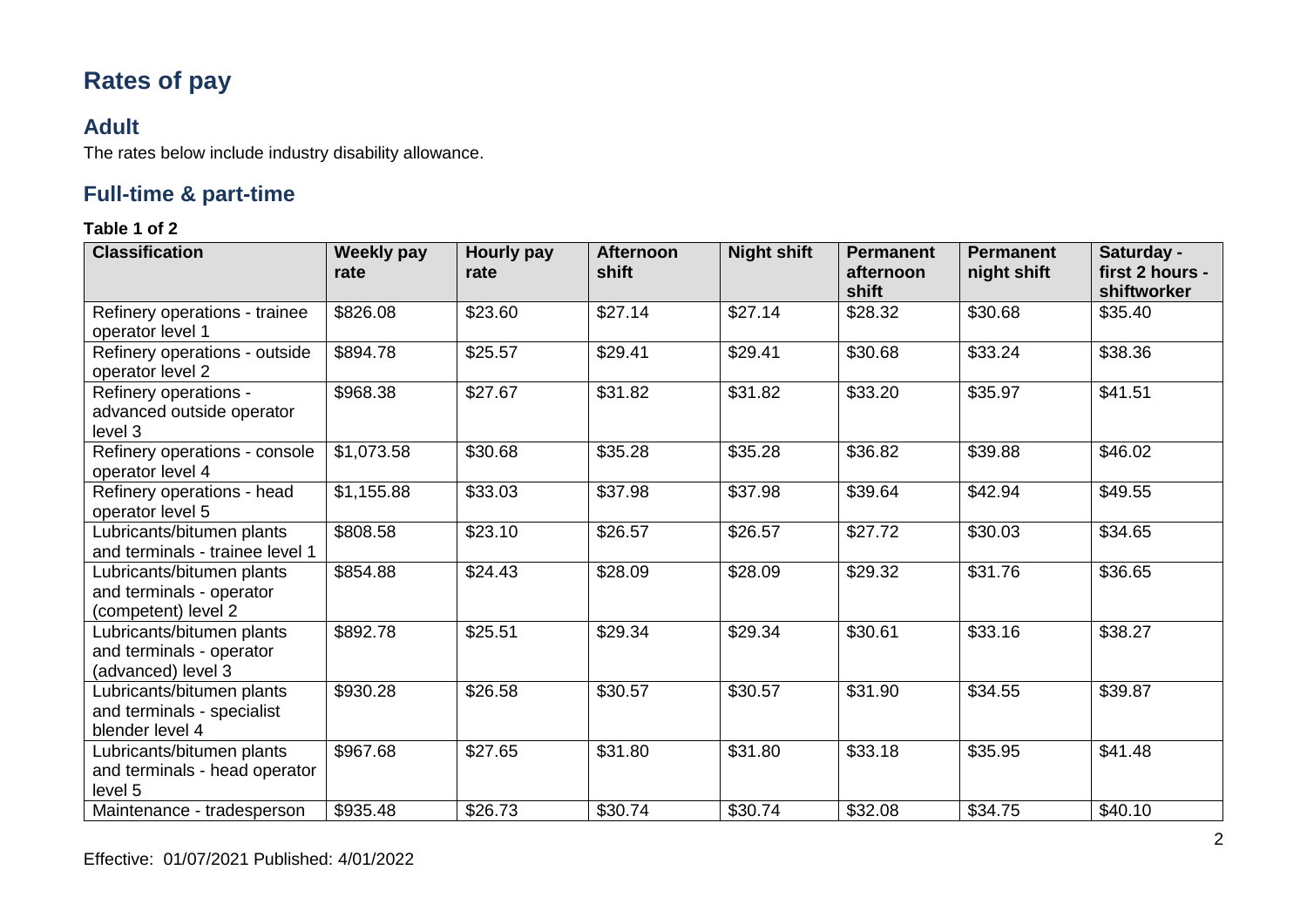| <b>Classification</b>     | <b>Weekly pay</b><br>rate | <b>Hourly pay</b><br>rate | <b>Afternoon</b><br>shift | <b>Night shift</b> | <b>Permanent</b><br>afternoon<br>shift | <b>Permanent</b><br>night shift | Saturday -<br>first 2 hours -<br>shiftworker |
|---------------------------|---------------------------|---------------------------|---------------------------|--------------------|----------------------------------------|---------------------------------|----------------------------------------------|
| Maintenance - advanced    | \$995.68                  | \$28.45                   | \$32.72                   | \$32.72            | \$34.14                                | \$36.99                         | \$42.68                                      |
| tradesperson              |                           |                           |                           |                    |                                        |                                 |                                              |
| Maintenance - dual trade  | \$1,065.18                | \$30.44                   | \$35.01                   | \$35.01            | \$36.53                                | \$39.57                         | \$45.66                                      |
| tradesperson              |                           |                           |                           |                    |                                        |                                 |                                              |
| Maintenance - maintenance | \$1,108.28                | \$31.67                   | \$36.42                   | \$36.42            | \$38.00                                | \$41.17                         | \$47.51                                      |
| co-ordinator              |                           |                           |                           |                    |                                        |                                 |                                              |
| Clerical level 1 - year 1 | \$821.40                  | \$23.47                   | \$26.99                   | \$26.99            | \$28.16                                | \$30.51                         | \$35.21                                      |
| Clerical level 1 - year 2 | \$862.10                  | \$24.63                   | \$28.32                   | \$28.32            | \$29.56                                | \$32.02                         | \$36.95                                      |
| Clerical level 1 - year 3 | \$889.00                  | \$25.40                   | \$29.21                   | \$29.21            | \$30.48                                | \$33.02                         | \$38.10                                      |
| Clerical level 2 - year 1 | \$899.50                  | \$25.70                   | \$29.56                   | \$29.56            | \$30.84                                | \$33.41                         | \$38.55                                      |
| Clerical level 2 - year 2 | \$916.20                  | \$26.18                   | \$30.11                   | \$30.11            | \$31.42                                | \$34.03                         | \$39.27                                      |
| Clerical level 3          | \$950.10                  | \$27.15                   | \$31.22                   | \$31.22            | \$32.58                                | \$35.30                         | \$40.73                                      |
| Clerical level 4          | \$997.70                  | \$28.51                   | \$32.79                   | \$32.79            | \$34.21                                | \$37.06                         | \$42.77                                      |
| Clerical level 5          | \$1,038.20                | \$29.66                   | \$34.11                   | \$34.11            | \$35.59                                | \$38.56                         | \$44.49                                      |

| <b>Classification</b>                                         | Saturday -<br>after 2<br>hours -<br>shiftworker | Sunday -<br>shiftworker | <b>Public</b><br>holiday | Overtime -<br><b>Monday to</b><br>Saturday -<br>first 2 hours<br>- other than<br>continuous<br><b>shiftworkers</b> | Overtime -<br><b>Monday to</b><br>Saturday -<br>after 2<br>hours -<br>other than<br>continuous<br><b>shiftworkers</b> | <b>Overtime -</b><br>Sunday -<br>other than<br>continuous<br><b>shiftworkers</b> | Overtime -<br>public<br>holiday -<br>other than<br>continuous<br><b>shiftworkers</b> | Overtime -<br>continuous<br><b>shiftworkers</b> |
|---------------------------------------------------------------|-------------------------------------------------|-------------------------|--------------------------|--------------------------------------------------------------------------------------------------------------------|-----------------------------------------------------------------------------------------------------------------------|----------------------------------------------------------------------------------|--------------------------------------------------------------------------------------|-------------------------------------------------|
| Refinery operations - trainee<br>operator level 1             | \$47.20                                         | \$47.20                 | \$70.80                  | \$35.40                                                                                                            | \$47.20                                                                                                               | \$47.20                                                                          | \$59.00                                                                              | \$47.20                                         |
| Refinery operations - outside<br>operator level 2             | \$51.14                                         | \$51.14                 | \$76.71                  | \$38.36                                                                                                            | \$51.14                                                                                                               | \$51.14                                                                          | \$63.93                                                                              | \$51.14                                         |
| Refinery operations -<br>advanced outside operator<br>level 3 | \$55.34                                         | \$55.34                 | \$83.01                  | \$41.51                                                                                                            | \$55.34                                                                                                               | \$55.34                                                                          | \$69.18                                                                              | \$55.34                                         |
| Refinery operations - console<br>operator level 4             | \$61.36                                         | \$61.36                 | \$92.04                  | \$46.02                                                                                                            | \$61.36                                                                                                               | \$61.36                                                                          | \$76.70                                                                              | \$61.36                                         |
| Refinery operations - head<br>operator level 5                | \$66.06                                         | \$66.06                 | \$99.09                  | \$49.55                                                                                                            | \$66.06                                                                                                               | \$66.06                                                                          | \$82.58                                                                              | \$66.06                                         |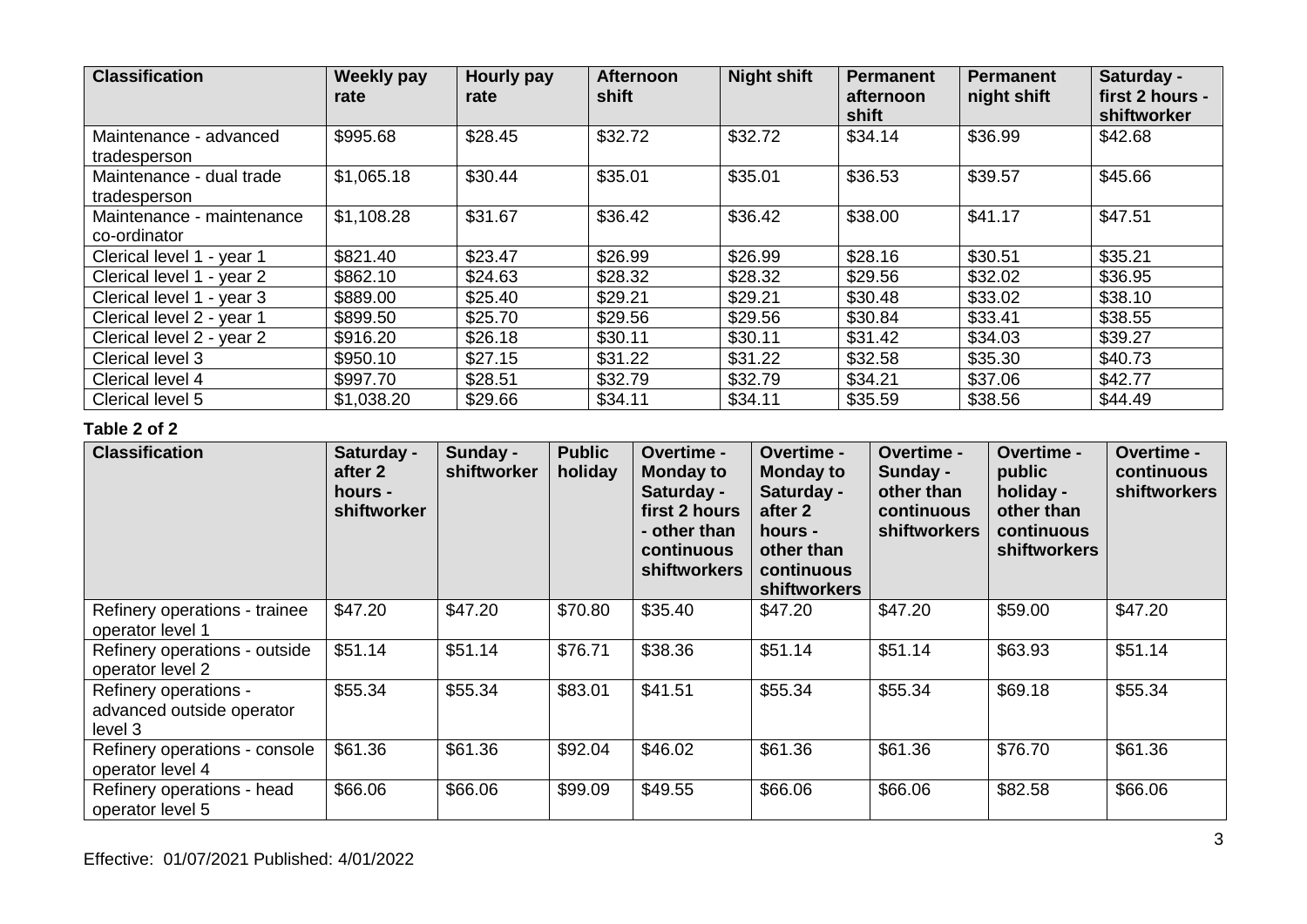| <b>Classification</b>                                                        | Saturday -<br>after 2<br>hours -<br>shiftworker | Sunday -<br>shiftworker | <b>Public</b><br>holiday | Overtime -<br><b>Monday to</b><br>Saturday -<br>first 2 hours<br>- other than<br>continuous<br>shiftworkers | Overtime -<br><b>Monday to</b><br>Saturday -<br>after 2<br>hours -<br>other than<br>continuous<br>shiftworkers | Overtime -<br>Sunday -<br>other than<br>continuous<br>shiftworkers | Overtime -<br>public<br>holiday -<br>other than<br>continuous<br>shiftworkers | Overtime -<br>continuous<br><b>shiftworkers</b> |
|------------------------------------------------------------------------------|-------------------------------------------------|-------------------------|--------------------------|-------------------------------------------------------------------------------------------------------------|----------------------------------------------------------------------------------------------------------------|--------------------------------------------------------------------|-------------------------------------------------------------------------------|-------------------------------------------------|
| Lubricants/bitumen plants<br>and terminals - trainee level 1                 | \$46.20                                         | \$46.20                 | \$69.30                  | \$34.65                                                                                                     | \$46.20                                                                                                        | \$46.20                                                            | \$57.75                                                                       | \$46.20                                         |
| Lubricants/bitumen plants<br>and terminals - operator<br>(competent) level 2 | \$48.86                                         | \$48.86                 | \$73.29                  | \$36.65                                                                                                     | \$48.86                                                                                                        | \$48.86                                                            | \$61.08                                                                       | $\overline{$}48.86$                             |
| Lubricants/bitumen plants<br>and terminals - operator<br>(advanced) level 3  | \$51.02                                         | \$51.02                 | \$76.53                  | \$38.27                                                                                                     | \$51.02                                                                                                        | \$51.02                                                            | \$63.78                                                                       | \$51.02                                         |
| Lubricants/bitumen plants<br>and terminals - specialist<br>blender level 4   | \$53.16                                         | \$53.16                 | \$79.74                  | \$39.87                                                                                                     | \$53.16                                                                                                        | \$53.16                                                            | \$66.45                                                                       | \$53.16                                         |
| Lubricants/bitumen plants<br>and terminals - head operator<br>level 5        | \$55.30                                         | \$55.30                 | \$82.95                  | \$41.48                                                                                                     | \$55.30                                                                                                        | \$55.30                                                            | \$69.13                                                                       | \$55.30                                         |
| Maintenance - tradesperson                                                   | \$53.46                                         | \$53.46                 | \$80.19                  | \$40.10                                                                                                     | \$53.46                                                                                                        | \$53.46                                                            | \$66.83                                                                       | \$53.46                                         |
| Maintenance - advanced<br>tradesperson                                       | \$56.90                                         | \$56.90                 | \$85.35                  | \$42.68                                                                                                     | \$56.90                                                                                                        | \$56.90                                                            | \$71.13                                                                       | \$56.90                                         |
| Maintenance - dual trade<br>tradesperson                                     | \$60.88                                         | \$60.88                 | \$91.32                  | \$45.66                                                                                                     | \$60.88                                                                                                        | \$60.88                                                            | \$76.10                                                                       | \$60.88                                         |
| Maintenance - maintenance<br>co-ordinator                                    | \$63.34                                         | \$63.34                 | \$95.01                  | \$47.51                                                                                                     | \$63.34                                                                                                        | \$63.34                                                            | \$79.18                                                                       | \$63.34                                         |
| Clerical level 1 - year 1                                                    | \$46.94                                         | \$46.94                 | \$70.41                  | \$35.21                                                                                                     | \$46.94                                                                                                        | \$46.94                                                            | \$58.68                                                                       | \$46.94                                         |
| Clerical level 1 - year 2                                                    | \$49.26                                         | $\overline{$}49.26$     | \$73.89                  | \$36.95                                                                                                     | \$49.26                                                                                                        | \$49.26                                                            | \$61.58                                                                       | \$49.26                                         |
| Clerical level 1 - year 3                                                    | \$50.80                                         | \$50.80                 | \$76.20                  | \$38.10                                                                                                     | \$50.80                                                                                                        | \$50.80                                                            | \$63.50                                                                       | \$50.80                                         |
| Clerical level 2 - year 1                                                    | \$51.40                                         | \$51.40                 | \$77.10                  | \$38.55                                                                                                     | \$51.40                                                                                                        | \$51.40                                                            | \$64.25                                                                       | \$51.40                                         |
| Clerical level 2 - year 2                                                    | \$52.36                                         | \$52.36                 | \$78.54                  | \$39.27                                                                                                     | \$52.36                                                                                                        | \$52.36                                                            | \$65.45                                                                       | \$52.36                                         |
| Clerical level 3                                                             | \$54.30                                         | \$54.30                 | \$81.45                  | \$40.73                                                                                                     | \$54.30                                                                                                        | \$54.30                                                            | \$67.88                                                                       | \$54.30                                         |
| Clerical level 4                                                             | \$57.02                                         | \$57.02                 | \$85.53                  | \$42.77                                                                                                     | \$57.02                                                                                                        | \$57.02                                                            | \$71.28                                                                       | \$57.02                                         |
| Clerical level 5                                                             | \$59.32                                         | \$59.32                 | \$88.98                  | \$44.49                                                                                                     | \$59.32                                                                                                        | \$59.32                                                            | \$74.15                                                                       | \$59.32                                         |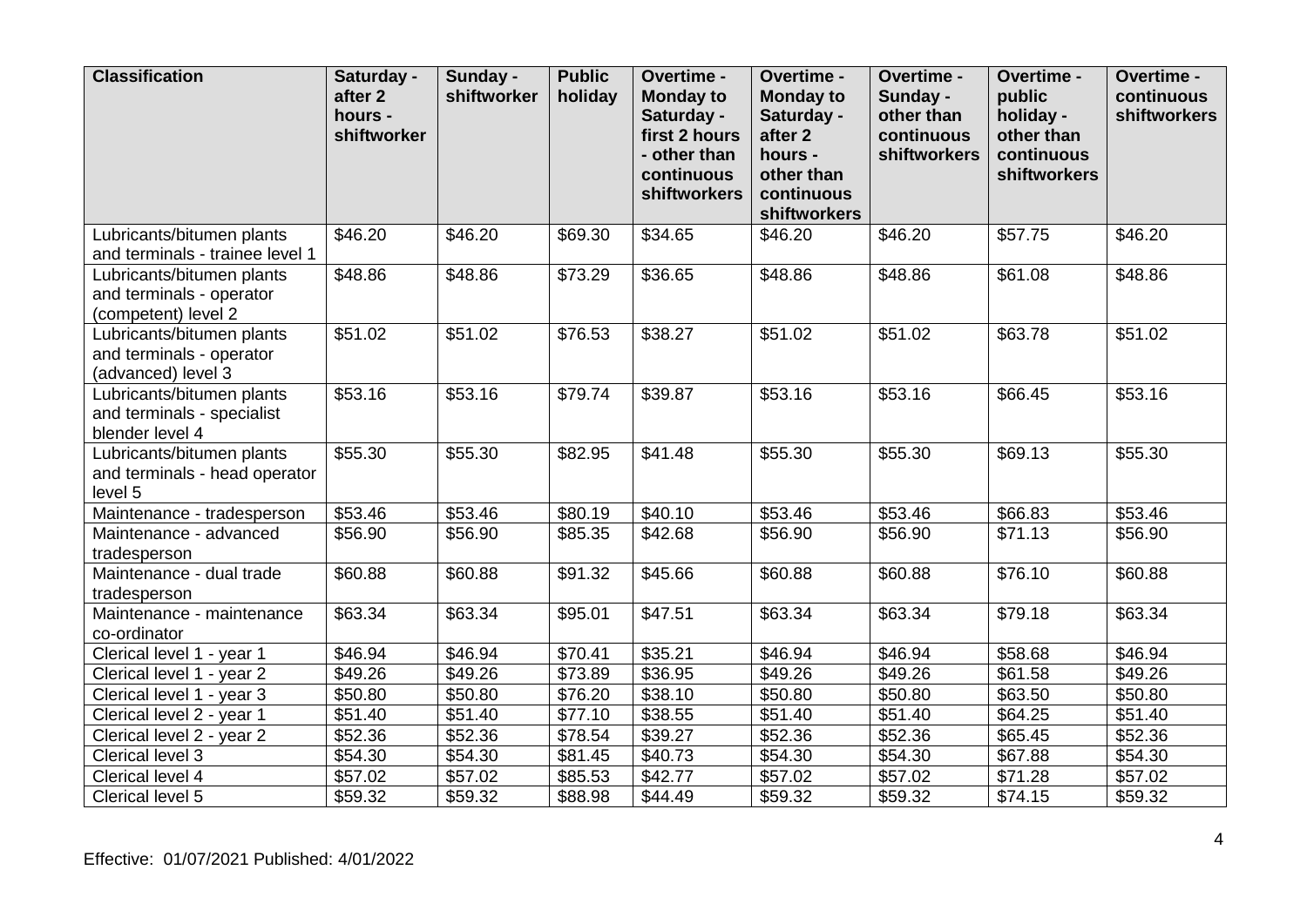# **Casual**

| <b>Classification</b>                                                        | Hourly pay<br>rate | <b>Afternoon</b><br>shift | <b>Night shift</b> | <b>Permanent</b><br>afternoon<br>shift | <b>Permanent</b><br>night shift | Saturday -<br>first 2 hours -<br>shiftworker | Saturday -<br>after 2 hours -<br>shiftworker |
|------------------------------------------------------------------------------|--------------------|---------------------------|--------------------|----------------------------------------|---------------------------------|----------------------------------------------|----------------------------------------------|
| Refinery operations - trainee<br>operator level 1                            | \$29.50            | \$33.04                   | \$33.04            | \$34.22                                | $\overline{$}36.58$             | \$41.30                                      | \$53.10                                      |
| Refinery operations - outside<br>operator level 2                            | \$31.96            | \$35.80                   | \$35.80            | \$37.08                                | \$39.63                         | \$44.75                                      | \$57.53                                      |
| Refinery operations -<br>advanced outside operator<br>level 3                | \$34.59            | \$38.74                   | \$38.74            | \$40.12                                | \$42.89                         | \$48.42                                      | \$62.26                                      |
| Refinery operations - console<br>operator level 4                            | \$38.35            | \$42.95                   | \$42.95            | \$44.49                                | \$47.55                         | \$53.69                                      | \$69.03                                      |
| Refinery operations - head<br>operator level 5                               | \$41.29            | \$46.24                   | \$46.24            | \$47.89                                | \$51.20                         | \$57.80                                      | \$74.32                                      |
| Lubricants/bitumen plants<br>and terminals - trainee level 1                 | \$28.88            | \$32.34                   | \$32.34            | \$33.50                                | \$35.81                         | \$40.43                                      | \$51.98                                      |
| Lubricants/bitumen plants<br>and terminals - operator<br>(competent) level 2 | \$30.54            | \$34.20                   | \$34.20            | \$35.42                                | \$37.87                         | \$42.75                                      | \$54.97                                      |
| Lubricants/bitumen plants<br>and terminals - operator<br>(advanced) level 3  | \$31.89            | \$35.71                   | \$35.71            | \$36.99                                | \$39.54                         | \$44.64                                      | \$57.40                                      |
| Lubricants/bitumen plants<br>and terminals - specialist<br>blender level 4   | \$33.23            | \$37.21                   | \$37.21            | \$38.54                                | \$41.20                         | \$46.52                                      | \$59.81                                      |
| Lubricants/bitumen plants<br>and terminals - head operator<br>level 5        | \$34.56            | \$38.71                   | \$38.71            | \$40.09                                | \$42.86                         | \$48.39                                      | \$62.21                                      |
| Maintenance - tradesperson                                                   | \$33.41            | \$37.42                   | \$37.42            | \$38.76                                | \$41.43                         | \$46.78                                      | \$60.14                                      |
| Maintenance - advanced<br>tradesperson                                       | \$35.56            | \$39.83                   | \$39.83            | \$41.25                                | \$44.10                         | \$49.79                                      | \$64.01                                      |
| Maintenance - dual trade<br>tradesperson                                     | \$38.05            | \$42.62                   | \$42.62            | \$44.14                                | \$47.18                         | $\overline{$}53.27$                          | \$68.49                                      |
| Maintenance - maintenance<br>co-ordinator                                    | \$39.59            | \$44.34                   | \$44.34            | \$45.92                                | \$49.09                         | \$55.42                                      | \$71.26                                      |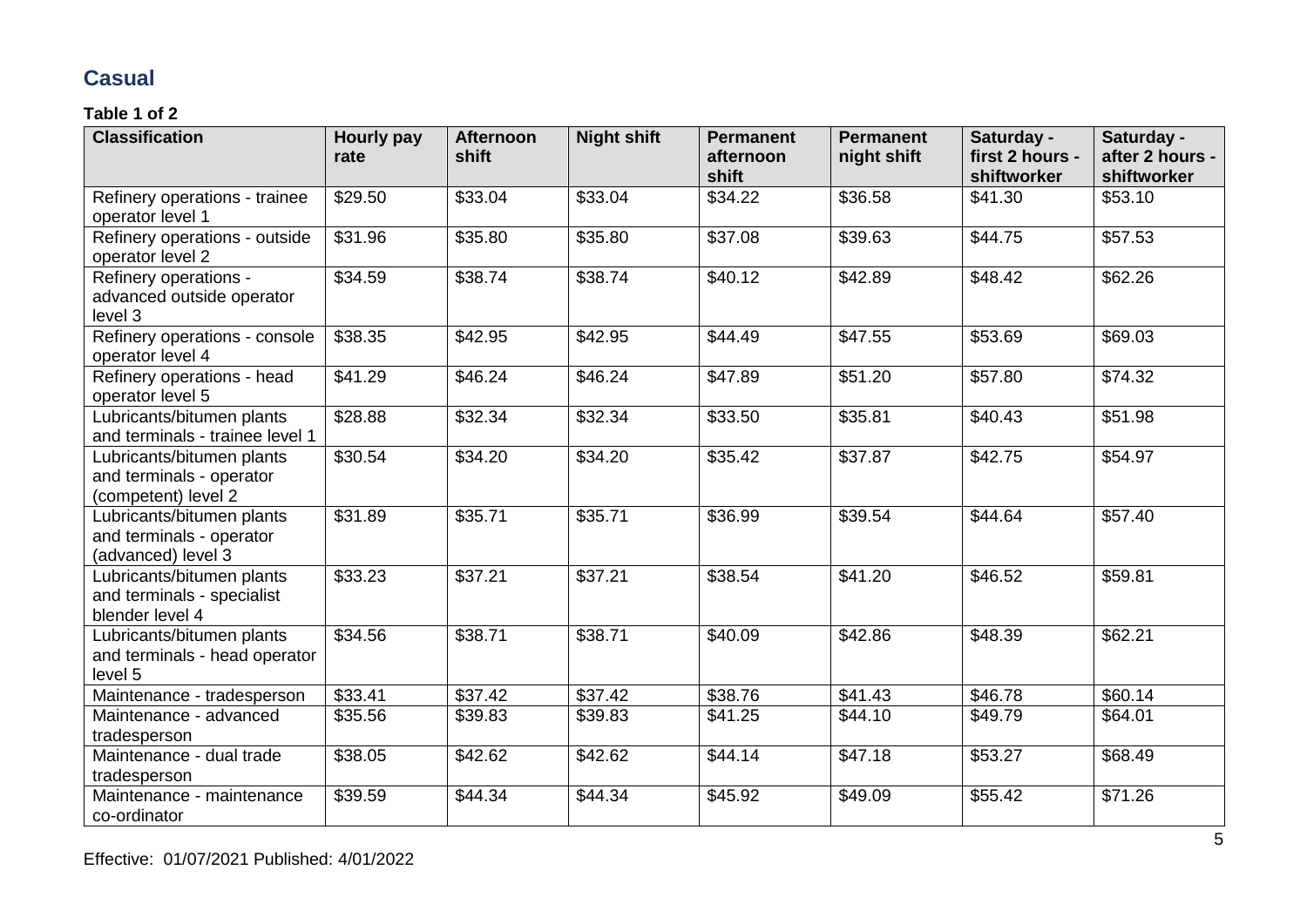| <b>Classification</b>     | Hourly pay<br>rate | <b>Afternoon</b><br>shift | <b>Night shift</b> | Permanent<br>afternoon<br>shift | <b>Permanent</b><br>night shift | Saturday -<br>first 2 hours -<br>shiftworker | Saturday -<br>after 2 hours -<br>shiftworker |
|---------------------------|--------------------|---------------------------|--------------------|---------------------------------|---------------------------------|----------------------------------------------|----------------------------------------------|
| Clerical level 1 - year 1 | \$29.34            | \$32.86                   | \$32.86            | \$34.03                         | \$36.38                         | \$41.07                                      | \$52.81                                      |
| Clerical level 1 - year 2 | \$30.79            | \$34.48                   | \$34.48            | \$35.71                         | \$38.18                         | \$43.10                                      | \$55.42                                      |
| Clerical level 1 - year 3 | \$31.75            | \$35.56                   | \$35.56            | \$36.83                         | \$39.37                         | \$44.45                                      | \$57.15                                      |
| Clerical level 2 - year 1 | \$32.13            | \$35.98                   | \$35.98            | \$37.27                         | \$39.84                         | \$44.98                                      | \$57.83                                      |
| Clerical level 2 - year 2 | \$32.73            | \$36.65                   | \$36.65            | \$37.96                         | \$40.58                         | \$45.82                                      | \$58.91                                      |
| Clerical level 3          | \$33.94            | \$38.01                   | \$38.01            | \$39.37                         | \$42.08                         | \$47.51                                      | \$61.09                                      |
| Clerical level 4          | \$35.64            | \$39.91                   | \$39.91            | \$41.34                         | \$44.19                         | \$49.89                                      | \$64.15                                      |
| Clerical level 5          | \$37.08            | \$41.52                   | \$41.52            | \$43.01                         | \$45.97                         | \$51.91                                      | \$66.74                                      |

| <b>Classification</b>                                                        | Sunday -<br>shiftworker | <b>Public</b><br>holiday | Overtime -<br><b>Monday to</b><br>Saturday -<br>first 2 hours -<br>other than<br>continuous<br><b>shiftworkers</b> | Overtime -<br><b>Monday to</b><br>Saturday -<br>after 2 hours -<br>other than<br>continuous<br>shiftworkers | <b>Overtime -</b><br>Sunday -<br>other than<br>continuous<br><b>shiftworkers</b> | Overtime -<br>public holiday<br>- other than<br>continuous<br><b>shiftworkers</b> | Overtime -<br>continuous<br><b>shiftworkers</b> |
|------------------------------------------------------------------------------|-------------------------|--------------------------|--------------------------------------------------------------------------------------------------------------------|-------------------------------------------------------------------------------------------------------------|----------------------------------------------------------------------------------|-----------------------------------------------------------------------------------|-------------------------------------------------|
| Refinery operations - trainee<br>operator level 1                            | \$53.10                 | \$76.70                  | \$41.30                                                                                                            | \$53.10                                                                                                     | \$53.10                                                                          | \$64.90                                                                           | \$53.10                                         |
| Refinery operations - outside<br>operator level 2                            | \$57.53                 | \$83.10                  | \$44.75                                                                                                            | \$57.53                                                                                                     | \$57.53                                                                          | \$70.32                                                                           | \$57.53                                         |
| Refinery operations -<br>advanced outside operator<br>level 3                | \$62.26                 | \$89.93                  | \$48.42                                                                                                            | \$62.26                                                                                                     | \$62.26                                                                          | \$76.09                                                                           | \$62.26                                         |
| Refinery operations - console<br>operator level 4                            | \$69.03                 | \$99.71                  | \$53.69                                                                                                            | \$69.03                                                                                                     | \$69.03                                                                          | \$84.37                                                                           | \$69.03                                         |
| Refinery operations - head<br>operator level 5                               | \$74.32                 | \$107.35                 | \$57.80                                                                                                            | \$74.32                                                                                                     | \$74.32                                                                          | \$90.83                                                                           | \$74.32                                         |
| Lubricants/bitumen plants<br>and terminals - trainee level 1                 | \$51.98                 | \$75.08                  | \$40.43                                                                                                            | \$51.98                                                                                                     | \$51.98                                                                          | \$63.53                                                                           | \$51.98                                         |
| Lubricants/bitumen plants<br>and terminals - operator<br>(competent) level 2 | \$54.97                 | \$79.40                  | \$42.75                                                                                                            | \$54.97                                                                                                     | \$54.97                                                                          | \$67.18                                                                           | \$54.97                                         |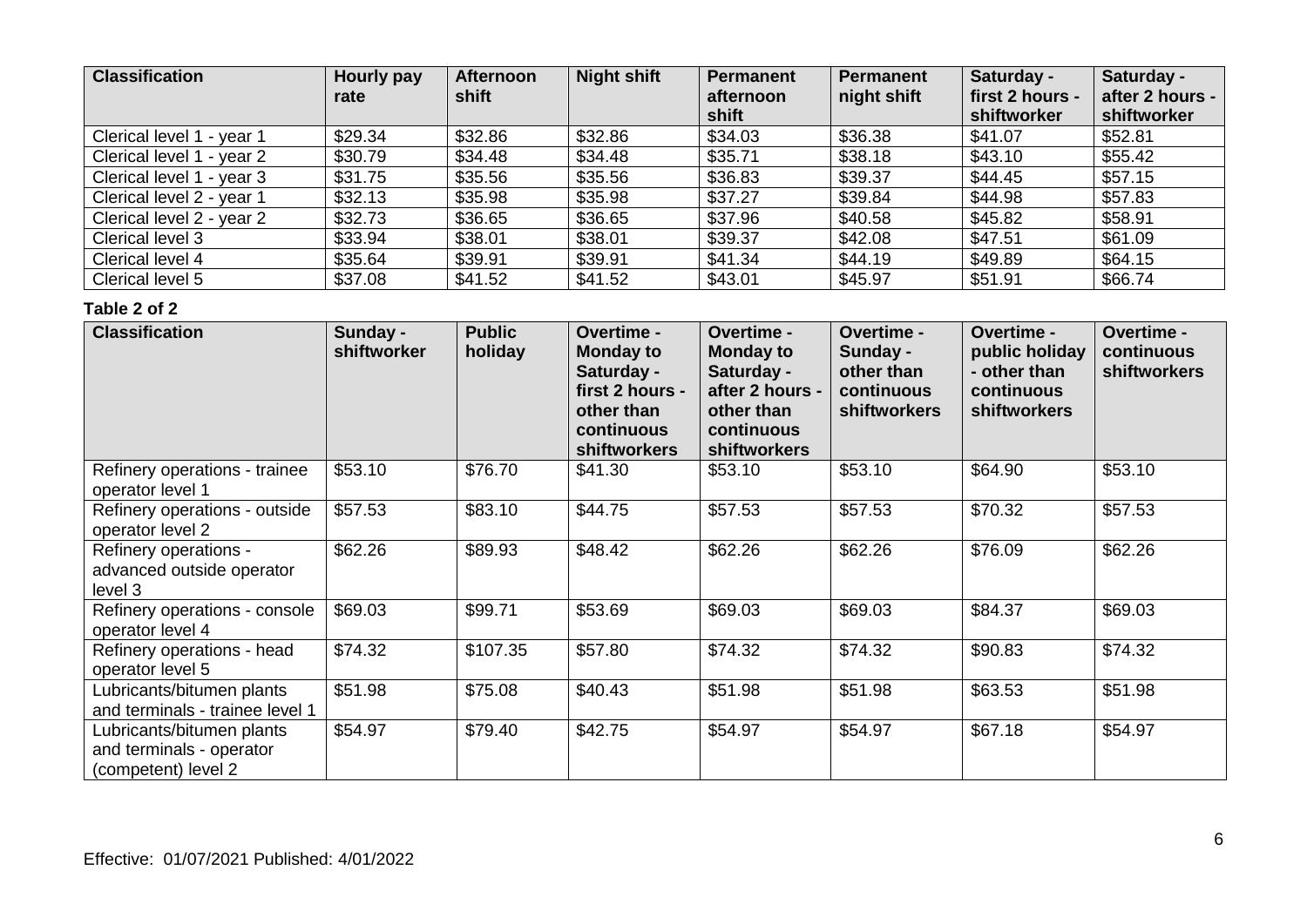| <b>Classification</b>                                                       | Sunday -<br>shiftworker | <b>Public</b><br>holiday | Overtime -<br><b>Monday to</b><br>Saturday -<br>first 2 hours -<br>other than<br>continuous<br>shiftworkers | Overtime -<br><b>Monday to</b><br>Saturday -<br>after 2 hours -<br>other than<br>continuous<br>shiftworkers | Overtime -<br>Sunday -<br>other than<br>continuous<br><b>shiftworkers</b> | Overtime -<br>public holiday<br>- other than<br>continuous<br><b>shiftworkers</b> | Overtime -<br>continuous<br>shiftworkers |
|-----------------------------------------------------------------------------|-------------------------|--------------------------|-------------------------------------------------------------------------------------------------------------|-------------------------------------------------------------------------------------------------------------|---------------------------------------------------------------------------|-----------------------------------------------------------------------------------|------------------------------------------|
| Lubricants/bitumen plants<br>and terminals - operator<br>(advanced) level 3 | \$57.40                 | \$82.91                  | \$44.64                                                                                                     | \$57.40                                                                                                     | \$57.40                                                                   | \$70.15                                                                           | \$57.40                                  |
| Lubricants/bitumen plants<br>and terminals - specialist<br>blender level 4  | \$59.81                 | \$86.39                  | \$46.52                                                                                                     | \$59.81                                                                                                     | \$59.81                                                                   | \$73.10                                                                           | \$59.81                                  |
| Lubricants/bitumen plants<br>and terminals - head operator<br>level 5       | \$62.21                 | \$89.86                  | \$48.39                                                                                                     | \$62.21                                                                                                     | \$62.21                                                                   | \$76.04                                                                           | \$62.21                                  |
| Maintenance - tradesperson                                                  | \$60.14                 | \$86.87                  | \$46.78                                                                                                     | \$60.14                                                                                                     | \$60.14                                                                   | \$73.51                                                                           | \$60.14                                  |
| Maintenance - advanced<br>tradesperson                                      | \$64.01                 | \$92.46                  | \$49.79                                                                                                     | \$64.01                                                                                                     | \$64.01                                                                   | \$78.24                                                                           | \$64.01                                  |
| Maintenance - dual trade<br>tradesperson                                    | \$68.49                 | \$98.93                  | \$53.27                                                                                                     | \$68.49                                                                                                     | \$68.49                                                                   | \$83.71                                                                           | \$68.49                                  |
| Maintenance - maintenance<br>co-ordinator                                   | \$71.26                 | \$102.93                 | \$55.42                                                                                                     | \$71.26                                                                                                     | \$71.26                                                                   | \$87.09                                                                           | \$71.26                                  |
| Clerical level 1 - year 1                                                   | \$52.81                 | \$76.28                  | \$41.07                                                                                                     | \$52.81                                                                                                     | \$52.81                                                                   | \$64.54                                                                           | \$52.81                                  |
| Clerical level 1 - year 2                                                   | \$55.42                 | \$80.05                  | \$43.10                                                                                                     | \$55.42                                                                                                     | \$55.42                                                                   | \$67.73                                                                           | \$55.42                                  |
| Clerical level 1 - year 3                                                   | \$57.15                 | \$82.55                  | \$44.45                                                                                                     | \$57.15                                                                                                     | \$57.15                                                                   | \$69.85                                                                           | \$57.15                                  |
| Clerical level 2 - year 1                                                   | \$57.83                 | \$83.53                  | \$44.98                                                                                                     | \$57.83                                                                                                     | \$57.83                                                                   | \$70.68                                                                           | \$57.83                                  |
| Clerical level 2 - year 2                                                   | \$58.91                 | \$85.09                  | \$45.82                                                                                                     | \$58.91                                                                                                     | \$58.91                                                                   | \$72.00                                                                           | \$58.91                                  |
| Clerical level 3                                                            | \$61.09                 | \$88.24                  | \$47.51                                                                                                     | \$61.09                                                                                                     | \$61.09                                                                   | \$74.66                                                                           | \$61.09                                  |
| Clerical level 4                                                            | \$64.15                 | \$92.66                  | \$49.89                                                                                                     | \$64.15                                                                                                     | \$64.15                                                                   | \$78.40                                                                           | \$64.15                                  |
| Clerical level 5                                                            | \$66.74                 | \$96.40                  | \$51.91                                                                                                     | \$66.74                                                                                                     | \$66.74                                                                   | \$81.57                                                                           | \$66.74                                  |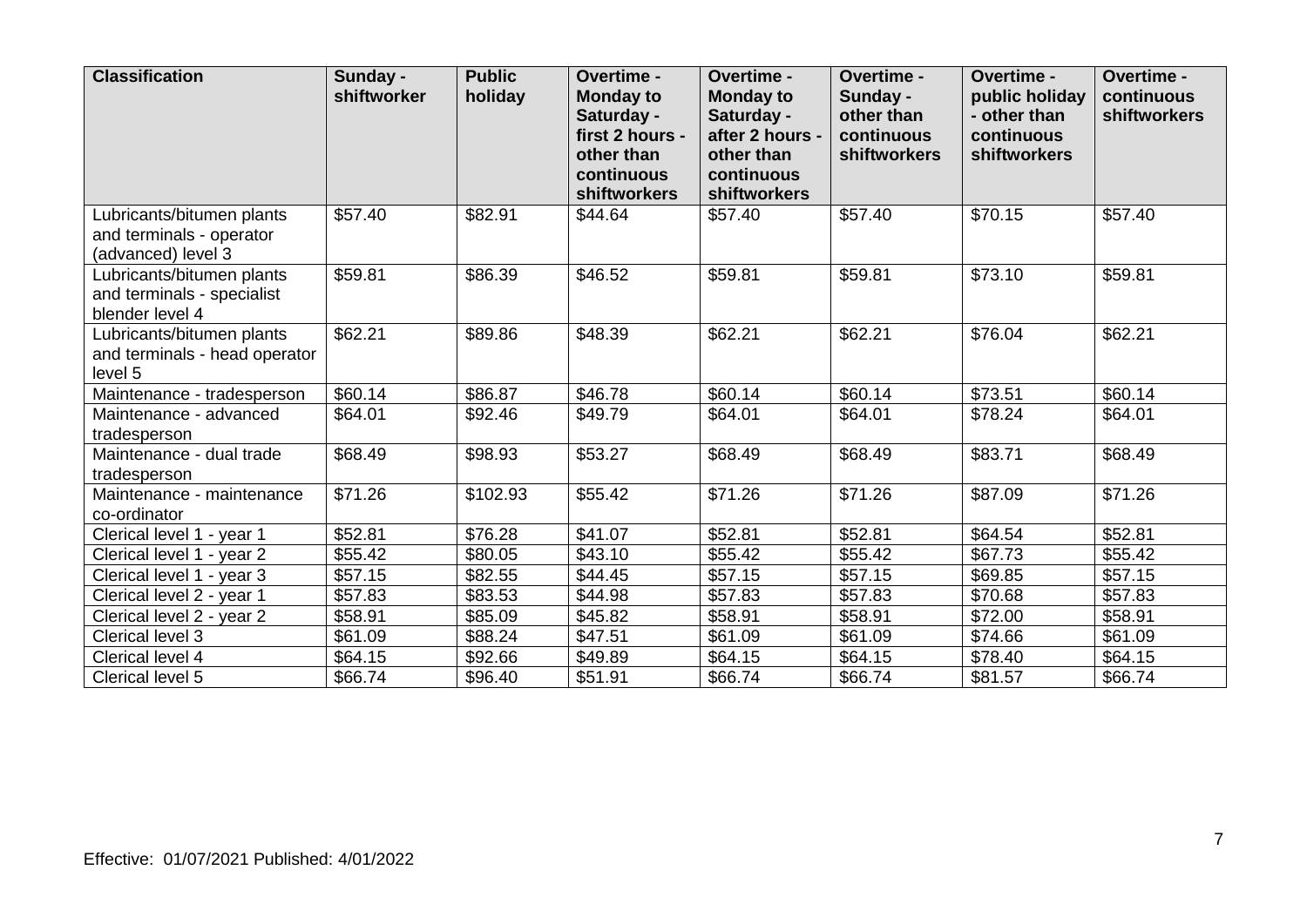# **Junior - Full-time & part-time - 16 years or less**

Note: Trade qualified juniors must be paid the appropriate adult rate (see adult rates tables).

| <b>Classification</b>                                                        | <b>Weekly pay</b><br>rate | Hourly pay<br>rate | <b>Afternoon</b><br>shift | <b>Night shift</b> | <b>Permanent</b><br>afternoon | <b>Permanent</b><br>night shift | Saturday -<br>first 2 hours - |
|------------------------------------------------------------------------------|---------------------------|--------------------|---------------------------|--------------------|-------------------------------|---------------------------------|-------------------------------|
|                                                                              |                           |                    |                           |                    | shift                         |                                 | shiftworker                   |
| Refinery operations - trainee<br>operator level 1                            | \$628.56                  | \$17.96            | \$20.65                   | \$20.65            | \$21.55                       | \$23.35                         | \$26.94                       |
| Refinery operations - outside<br>operator level 2                            | \$680.08                  | \$19.43            | \$22.34                   | \$22.34            | \$23.32                       | \$25.26                         | \$29.15                       |
| Refinery operations -<br>advanced outside operator<br>level 3                | \$735.28                  | \$21.01            | \$24.16                   | \$24.16            | \$25.21                       | \$27.31                         | \$31.52                       |
| Refinery operations - console<br>operator level 4                            | \$814.18                  | \$23.26            | \$26.75                   | \$26.75            | \$27.91                       | \$30.24                         | \$34.89                       |
| Refinery operations - head<br>operator level 5                               | \$875.91                  | \$25.03            | \$28.78                   | \$28.78            | \$30.04                       | \$32.54                         | \$37.55                       |
| Lubricants/bitumen plants<br>and terminals - trainee level 1                 | \$615.43                  | \$17.59            | \$20.23                   | \$20.23            | \$21.11                       | \$22.87                         | \$26.39                       |
| Lubricants/bitumen plants<br>and terminals - operator<br>(competent) level 2 | \$650.16                  | \$18.58            | \$21.37                   | \$21.37            | \$22.30                       | \$24.15                         | \$27.87                       |
| Lubricants/bitumen plants<br>and terminals - operator<br>(advanced) level 3  | \$678.58                  | \$19.39            | \$22.30                   | \$22.30            | \$23.27                       | \$25.21                         | \$29.09                       |
| Lubricants/bitumen plants<br>and terminals - specialist<br>blender level 4   | \$706.71                  | \$20.19            | \$23.22                   | \$23.22            | \$24.23                       | \$26.25                         | \$30.29                       |
| Lubricants/bitumen plants<br>and terminals - head operator<br>level 5        | \$734.76                  | \$21.00            | \$24.15                   | \$24.15            | \$25.20                       | \$27.30                         | \$31.50                       |
| Maintenance - maintenance<br>co-ordinator                                    | \$840.21                  | \$24.01            | \$27.61                   | \$27.61            | \$28.81                       | \$31.21                         | \$36.02                       |
| Clerical level 1 - year 1                                                    | \$616.05                  | \$17.60            | \$20.24                   | \$20.24            | \$21.12                       | \$22.88                         | \$26.40                       |
| Clerical level 1 - year 2                                                    | \$646.58                  | \$18.47            | \$21.24                   | \$21.24            | \$22.16                       | \$24.01                         | \$27.71                       |
| Clerical level 1 - year 3                                                    | \$666.75                  | \$19.05            | \$21.91                   | \$21.91            | \$22.86                       | \$24.77                         | \$28.58                       |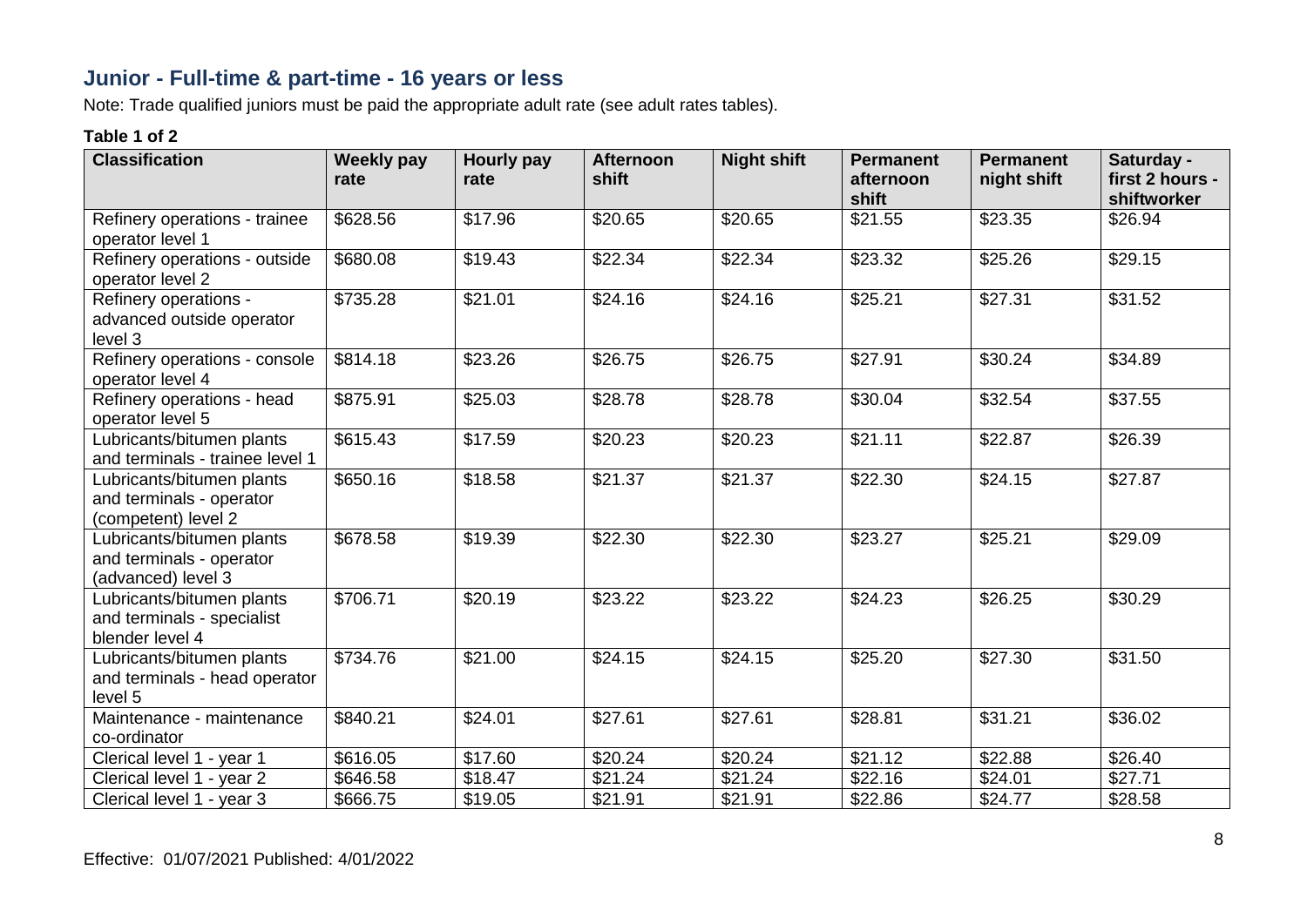| <b>Classification</b>     | <b>Weekly pay</b><br>rate | Hourly pay<br>rate | <b>Afternoon</b><br>shift | <b>Night shift</b> | <b>Permanent</b><br>afternoon<br>shift | <b>Permanent</b><br>night shift | Saturday -<br>first 2 hours -<br>shiftworker |
|---------------------------|---------------------------|--------------------|---------------------------|--------------------|----------------------------------------|---------------------------------|----------------------------------------------|
| Clerical level 2 - year 1 | \$674.63                  | \$19.28            | \$22.17                   | \$22.17            | \$23.14                                | \$25.06                         | \$28.92                                      |
| Clerical level 2 - year 2 | \$687.15                  | \$19.63            | \$22.57                   | \$22.57            | \$23.56                                | \$25.52                         | \$29.45                                      |
| Clerical level 3          | \$712.58                  | \$20.36            | \$23.41                   | \$23.41            | \$24.43                                | \$26.47                         | \$30.54                                      |
| Clerical level 4          | \$748.28                  | \$21.38            | \$24.59                   | \$24.59            | \$25.66                                | \$27.79                         | \$32.07                                      |
| Clerical level 5          | \$778.65                  | \$22.25            | \$25.59                   | \$25.59            | \$26.70                                | \$28.93                         | \$33.38                                      |

| <b>Classification</b>                                                        | Saturday -<br>after 2<br>hours -<br>shiftworker | Sunday -<br>shiftworker | <b>Public</b><br>holiday | Overtime -<br><b>Monday to</b><br>Saturday -<br>first 2 hours<br>- other than<br>continuous<br>shiftworkers | Overtime -<br><b>Monday to</b><br>Saturday -<br>after 2 hours<br>- other than<br>continuous<br><b>shiftworkers</b> | Overtime -<br>Sunday -<br>other than<br>continuous<br>shiftworkers | Overtime -<br>public<br>holiday -<br>other than<br>continuous<br>shiftworkers | Overtime -<br>continuous<br>shiftworkers |
|------------------------------------------------------------------------------|-------------------------------------------------|-------------------------|--------------------------|-------------------------------------------------------------------------------------------------------------|--------------------------------------------------------------------------------------------------------------------|--------------------------------------------------------------------|-------------------------------------------------------------------------------|------------------------------------------|
| Refinery operations - trainee<br>operator level 1                            | \$35.92                                         | \$35.92                 | \$53.88                  | \$26.94                                                                                                     | \$35.92                                                                                                            | \$35.92                                                            | \$44.90                                                                       | \$35.92                                  |
| Refinery operations - outside<br>operator level 2                            | \$38.86                                         | \$38.86                 | \$58.29                  | $\overline{$}29.15$                                                                                         | \$38.86                                                                                                            | \$38.86                                                            | \$48.58                                                                       | \$38.86                                  |
| Refinery operations -<br>advanced outside operator<br>level 3                | \$42.02                                         | \$42.02                 | \$63.03                  | \$31.52                                                                                                     | \$42.02                                                                                                            | \$42.02                                                            | \$52.53                                                                       | \$42.02                                  |
| Refinery operations - console<br>operator level 4                            | \$46.52                                         | \$46.52                 | \$69.78                  | \$34.89                                                                                                     | \$46.52                                                                                                            | \$46.52                                                            | \$58.15                                                                       | \$46.52                                  |
| Refinery operations - head<br>operator level 5                               | \$50.06                                         | \$50.06                 | \$75.09                  | \$37.55                                                                                                     | \$50.06                                                                                                            | \$50.06                                                            | \$62.58                                                                       | \$50.06                                  |
| Lubricants/bitumen plants<br>and terminals - trainee level 1                 | \$35.18                                         | \$35.18                 | \$52.77                  | \$26.39                                                                                                     | \$35.18                                                                                                            | \$35.18                                                            | \$43.98                                                                       | \$35.18                                  |
| Lubricants/bitumen plants<br>and terminals - operator<br>(competent) level 2 | \$37.16                                         | \$37.16                 | \$55.74                  | \$27.87                                                                                                     | \$37.16                                                                                                            | \$37.16                                                            | \$46.45                                                                       | \$37.16                                  |
| Lubricants/bitumen plants<br>and terminals - operator<br>(advanced) level 3  | \$38.78                                         | \$38.78                 | \$58.17                  | \$29.09                                                                                                     | \$38.78                                                                                                            | \$38.78                                                            | \$48.48                                                                       | \$38.78                                  |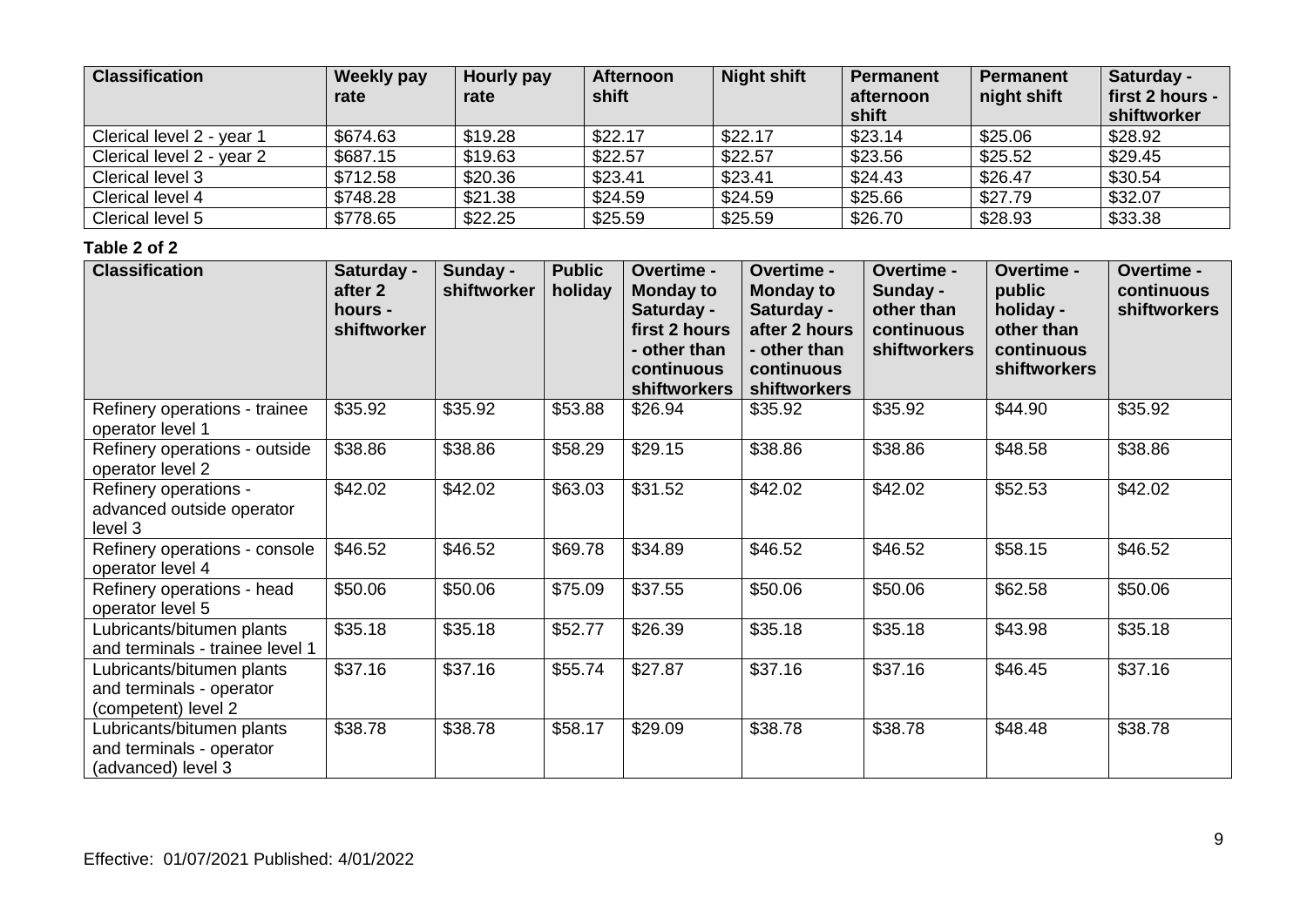| <b>Classification</b>                                                      | Saturday -<br>after 2<br>hours -<br>shiftworker | Sunday -<br>shiftworker | <b>Public</b><br>holiday | <b>Overtime -</b><br><b>Monday to</b><br>Saturday -<br>first 2 hours<br>- other than<br>continuous<br><b>shiftworkers</b> | <b>Overtime -</b><br><b>Monday to</b><br>Saturday -<br>after 2 hours<br>- other than<br>continuous<br><b>shiftworkers</b> | <b>Overtime -</b><br>Sunday -<br>other than<br>continuous<br><b>shiftworkers</b> | Overtime -<br>public<br>holiday -<br>other than<br>continuous<br><b>shiftworkers</b> | <b>Overtime -</b><br>continuous<br><b>shiftworkers</b> |
|----------------------------------------------------------------------------|-------------------------------------------------|-------------------------|--------------------------|---------------------------------------------------------------------------------------------------------------------------|---------------------------------------------------------------------------------------------------------------------------|----------------------------------------------------------------------------------|--------------------------------------------------------------------------------------|--------------------------------------------------------|
| Lubricants/bitumen plants<br>and terminals - specialist<br>blender level 4 | \$40.38                                         | \$40.38                 | \$60.57                  | \$30.29                                                                                                                   | \$40.38                                                                                                                   | \$40.38                                                                          | \$50.48                                                                              | \$40.38                                                |
| Lubricants/bitumen plants<br>and terminals - head operator<br>level 5      | \$42.00                                         | \$42.00                 | \$63.00                  | \$31.50                                                                                                                   | \$42.00                                                                                                                   | \$42.00                                                                          | \$52.50                                                                              | \$42.00                                                |
| Maintenance - maintenance<br>co-ordinator                                  | \$48.02                                         | \$48.02                 | \$72.03                  | \$36.02                                                                                                                   | \$48.02                                                                                                                   | \$48.02                                                                          | \$60.03                                                                              | \$48.02                                                |
| Clerical level 1 - year 1                                                  | \$35.20                                         | \$35.20                 | \$52.80                  | \$26.40                                                                                                                   | \$35.20                                                                                                                   | \$35.20                                                                          | \$44.00                                                                              | \$35.20                                                |
| Clerical level 1 - year 2                                                  | \$36.94                                         | \$36.94                 | \$55.41                  | \$27.71                                                                                                                   | \$36.94                                                                                                                   | \$36.94                                                                          | \$46.18                                                                              | \$36.94                                                |
| Clerical level 1 - year 3                                                  | \$38.10                                         | \$38.10                 | \$57.15                  | \$28.58                                                                                                                   | \$38.10                                                                                                                   | \$38.10                                                                          | \$47.63                                                                              | \$38.10                                                |
| Clerical level 2 - year 1                                                  | \$38.56                                         | \$38.56                 | \$57.84                  | \$28.92                                                                                                                   | \$38.56                                                                                                                   | \$38.56                                                                          | \$48.20                                                                              | \$38.56                                                |
| Clerical level 2 - year 2                                                  | \$39.26                                         | \$39.26                 | \$58.89                  | \$29.45                                                                                                                   | \$39.26                                                                                                                   | \$39.26                                                                          | \$49.08                                                                              | \$39.26                                                |
| Clerical level 3                                                           | \$40.72                                         | \$40.72                 | \$61.08                  | \$30.54                                                                                                                   | \$40.72                                                                                                                   | \$40.72                                                                          | \$50.90                                                                              | \$40.72                                                |
| Clerical level 4                                                           | \$42.76                                         | \$42.76                 | \$64.14                  | \$32.07                                                                                                                   | \$42.76                                                                                                                   | \$42.76                                                                          | \$53.45                                                                              | \$42.76                                                |
| Clerical level 5                                                           | \$44.50                                         | \$44.50                 | \$66.75                  | \$33.38                                                                                                                   | \$44.50                                                                                                                   | \$44.50                                                                          | \$55.63                                                                              | \$44.50                                                |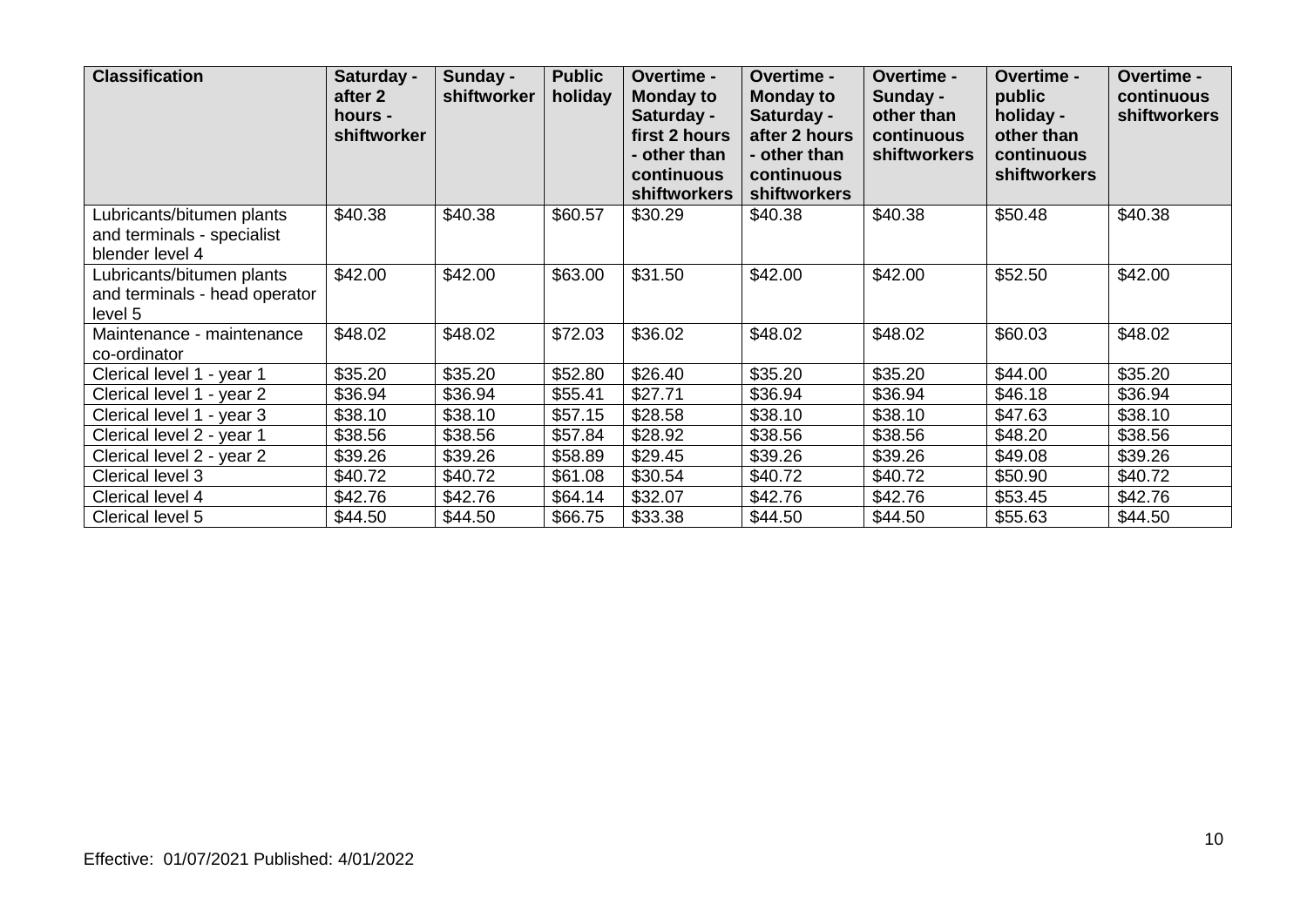# **Junior - Full-time & part-time - 17 years**

Note: Trade qualified juniors must be paid the appropriate adult rate (see adult rates tables).

| <b>Classification</b>                                                        | <b>Weekly pay</b><br>rate | <b>Hourly pay</b><br>rate | <b>Afternoon</b><br>shift | <b>Night shift</b> | <b>Permanent</b><br>afternoon<br>shift | <b>Permanent</b><br>night shift | Saturday -<br>first 2 hours -<br>shiftworker |
|------------------------------------------------------------------------------|---------------------------|---------------------------|---------------------------|--------------------|----------------------------------------|---------------------------------|----------------------------------------------|
| Refinery operations - trainee<br>operator level 1                            | \$707.57                  | \$20.22                   | \$23.25                   | \$23.25            | \$24.26                                | \$26.29                         | \$30.33                                      |
| Refinery operations - outside<br>operator level 2                            | \$765.96                  | \$21.89                   | \$25.17                   | \$25.17            | \$26.27                                | \$28.46                         | \$32.84                                      |
| Refinery operations -<br>advanced outside operator<br>level 3                | \$828.52                  | \$23.67                   | \$27.22                   | \$27.22            | \$28.40                                | \$30.77                         | \$35.51                                      |
| Refinery operations - console<br>operator level 4                            | \$917.94                  | \$26.23                   | \$30.16                   | \$30.16            | \$31.48                                | \$34.10                         | \$39.35                                      |
| Refinery operations - head<br>operator level 5                               | \$987.90                  | \$28.23                   | \$32.46                   | \$32.46            | \$33.88                                | \$36.70                         | \$42.35                                      |
| Lubricants/bitumen plants<br>and terminals - trainee level 1                 | \$692.69                  | \$19.79                   | \$22.76                   | \$22.76            | \$23.75                                | \$25.73                         | \$29.69                                      |
| Lubricants/bitumen plants<br>and terminals - operator<br>(competent) level 2 | \$732.05                  | \$20.92                   | \$24.06                   | \$24.06            | \$25.10                                | \$27.20                         | \$31.38                                      |
| Lubricants/bitumen plants<br>and terminals - operator<br>(advanced) level 3  | \$764.26                  | \$21.84                   | \$25.12                   | \$25.12            | \$26.21                                | \$28.39                         | \$32.76                                      |
| Lubricants/bitumen plants<br>and terminals - specialist<br>blender level 4   | \$796.14                  | \$22.75                   | \$26.16                   | \$26.16            | \$27.30                                | \$29.58                         | \$34.13                                      |
| Lubricants/bitumen plants<br>and terminals - head operator<br>level 5        | \$827.93                  | \$23.66                   | \$27.21                   | \$27.21            | \$28.39                                | \$30.76                         | \$35.49                                      |
| Maintenance - maintenance<br>co-ordinator                                    | \$947.44                  | \$27.07                   | \$31.13                   | \$31.13            | \$32.48                                | \$35.19                         | \$40.61                                      |
| Clerical level 1 - year 1                                                    | \$698.19                  | \$19.95                   | \$22.94                   | \$22.94            | \$23.94                                | \$25.94                         | \$29.93                                      |
| Clerical level 1 - year 2                                                    | \$732.79                  | \$20.94                   | \$24.08                   | \$24.08            | \$25.13                                | \$27.22                         | \$31.41                                      |
| Clerical level 1 - year 3                                                    | \$755.65                  | \$21.59                   | \$24.83                   | \$24.83            | \$25.91                                | \$28.07                         | \$32.39                                      |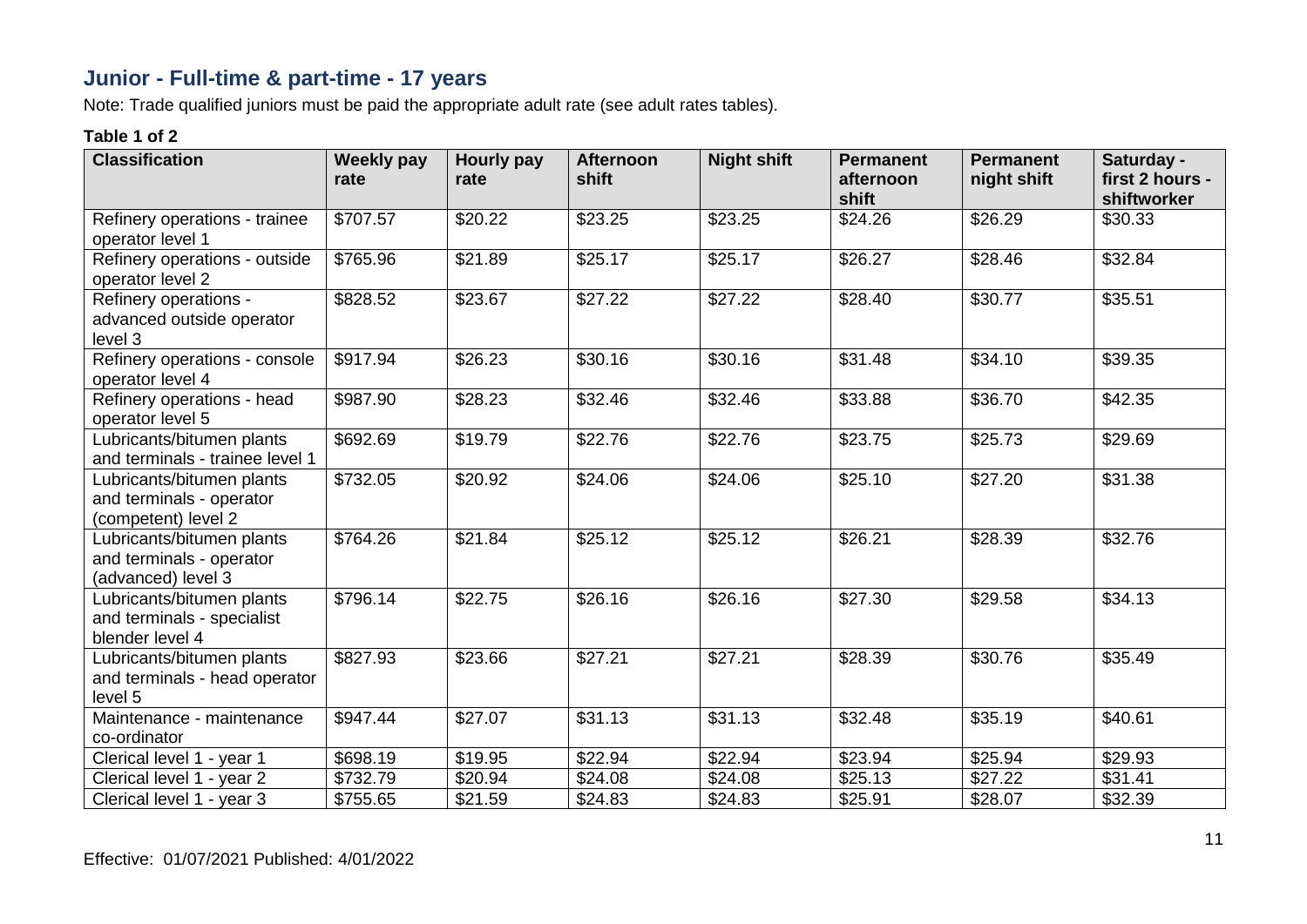| <b>Classification</b>     | <b>Weekly pay</b><br>rate | Hourly pay<br>rate | <b>Afternoon</b><br>shift | <b>Night shift</b> | <b>Permanent</b><br>afternoon<br>shift | <b>Permanent</b><br>night shift | Saturday -<br>first 2 hours -<br>shiftworker |
|---------------------------|---------------------------|--------------------|---------------------------|--------------------|----------------------------------------|---------------------------------|----------------------------------------------|
| Clerical level 2 - year 1 | \$764.58                  | \$21.85            | \$25.13                   | \$25.13            | \$26.22                                | \$28.41                         | \$32.78                                      |
| Clerical level 2 - year 2 | \$778.77                  | \$22.25            | \$25.59                   | \$25.59            | \$26.70                                | \$28.93                         | \$33.38                                      |
| Clerical level 3          | \$807.59                  | \$23.07            | \$26.53                   | \$26.53            | \$27.68                                | \$29.99                         | \$34.61                                      |
| Clerical level 4          | \$848.05                  | \$24.23            | \$27.86                   | \$27.86            | \$29.08                                | \$31.50                         | \$36.35                                      |
| Clerical level 5          | \$882.47                  | \$25.21            | \$28.99                   | \$28.99            | \$30.25                                | \$32.77                         | \$37.82                                      |

| <b>Classification</b>                                                        | Saturday -<br>after 2<br>hours -<br>shiftworker | Sunday -<br>shiftworker | <b>Public</b><br>holiday | Overtime -<br><b>Monday to</b><br>Saturday -<br>first 2 hours<br>- other than<br>continuous<br>shiftworkers | Overtime -<br><b>Monday to</b><br>Saturday -<br>after 2<br>hours -<br>other than<br>continuous<br>shiftworkers | Overtime -<br>Sunday -<br>other than<br>continuous<br>shiftworkers | Overtime -<br>public<br>holiday -<br>other than<br>continuous<br>shiftworkers | Overtime -<br>continuous<br>shiftworkers |
|------------------------------------------------------------------------------|-------------------------------------------------|-------------------------|--------------------------|-------------------------------------------------------------------------------------------------------------|----------------------------------------------------------------------------------------------------------------|--------------------------------------------------------------------|-------------------------------------------------------------------------------|------------------------------------------|
| Refinery operations - trainee<br>operator level 1                            | \$40.44                                         | \$40.44                 | \$60.66                  | \$30.33                                                                                                     | \$40.44                                                                                                        | \$40.44                                                            | \$50.55                                                                       | \$40.44                                  |
| Refinery operations - outside<br>operator level 2                            | \$43.78                                         | \$43.78                 | \$65.67                  | \$32.84                                                                                                     | \$43.78                                                                                                        | \$43.78                                                            | \$54.73                                                                       | \$43.78                                  |
| Refinery operations -<br>advanced outside operator<br>level 3                | \$47.34                                         | \$47.34                 | \$71.01                  | \$35.51                                                                                                     | \$47.34                                                                                                        | \$47.34                                                            | \$59.18                                                                       | \$47.34                                  |
| Refinery operations - console<br>operator level 4                            | \$52.46                                         | \$52.46                 | \$78.69                  | \$39.35                                                                                                     | \$52.46                                                                                                        | \$52.46                                                            | \$65.58                                                                       | \$52.46                                  |
| Refinery operations - head<br>operator level 5                               | \$56.46                                         | \$56.46                 | \$84.69                  | \$42.35                                                                                                     | \$56.46                                                                                                        | \$56.46                                                            | \$70.58                                                                       | \$56.46                                  |
| Lubricants/bitumen plants<br>and terminals - trainee level 1                 | \$39.58                                         | \$39.58                 | \$59.37                  | \$29.69                                                                                                     | \$39.58                                                                                                        | \$39.58                                                            | \$49.48                                                                       | \$39.58                                  |
| Lubricants/bitumen plants<br>and terminals - operator<br>(competent) level 2 | \$41.84                                         | \$41.84                 | \$62.76                  | \$31.38                                                                                                     | \$41.84                                                                                                        | \$41.84                                                            | \$52.30                                                                       | \$41.84                                  |
| Lubricants/bitumen plants<br>and terminals - operator<br>(advanced) level 3  | \$43.68                                         | \$43.68                 | \$65.52                  | \$32.76                                                                                                     | \$43.68                                                                                                        | \$43.68                                                            | \$54.60                                                                       | \$43.68                                  |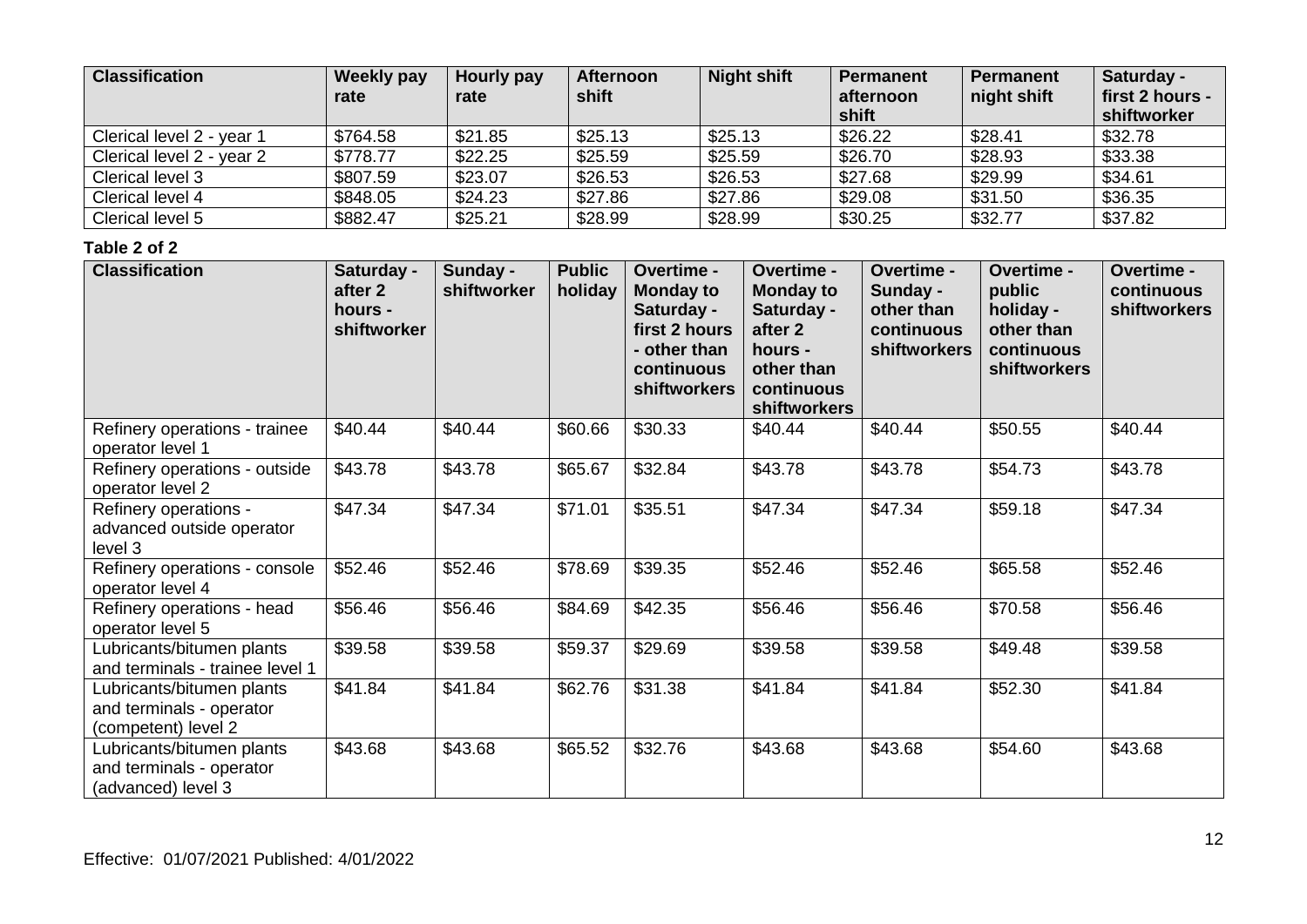| <b>Classification</b>                                                      | Saturday -<br>after 2<br>hours -<br>shiftworker | Sunday -<br>shiftworker | <b>Public</b><br>holiday | Overtime -<br><b>Monday to</b><br>Saturday -<br>first 2 hours<br>- other than<br>continuous<br><b>shiftworkers</b> | <b>Overtime -</b><br><b>Monday to</b><br>Saturday -<br>after 2<br>hours -<br>other than<br>continuous<br><b>shiftworkers</b> | Overtime -<br>Sunday -<br>other than<br>continuous<br><b>shiftworkers</b> | Overtime -<br>public<br>holiday -<br>other than<br>continuous<br>shiftworkers | Overtime -<br>continuous<br>shiftworkers |
|----------------------------------------------------------------------------|-------------------------------------------------|-------------------------|--------------------------|--------------------------------------------------------------------------------------------------------------------|------------------------------------------------------------------------------------------------------------------------------|---------------------------------------------------------------------------|-------------------------------------------------------------------------------|------------------------------------------|
| Lubricants/bitumen plants<br>and terminals - specialist<br>blender level 4 | \$45.50                                         | \$45.50                 | \$68.25                  | \$34.13                                                                                                            | \$45.50                                                                                                                      | \$45.50                                                                   | \$56.88                                                                       | \$45.50                                  |
| Lubricants/bitumen plants<br>and terminals - head operator<br>level 5      | \$47.32                                         | \$47.32                 | \$70.98                  | \$35.49                                                                                                            | \$47.32                                                                                                                      | \$47.32                                                                   | \$59.15                                                                       | \$47.32                                  |
| Maintenance - maintenance<br>co-ordinator                                  | \$54.14                                         | \$54.14                 | \$81.21                  | \$40.61                                                                                                            | \$54.14                                                                                                                      | \$54.14                                                                   | \$67.68                                                                       | \$54.14                                  |
| Clerical level 1 - year 1                                                  | \$39.90                                         | \$39.90                 | \$59.85                  | \$29.93                                                                                                            | \$39.90                                                                                                                      | \$39.90                                                                   | \$49.88                                                                       | \$39.90                                  |
| Clerical level 1 - year 2                                                  | \$41.88                                         | \$41.88                 | \$62.82                  | \$31.41                                                                                                            | \$41.88                                                                                                                      | \$41.88                                                                   | \$52.35                                                                       | \$41.88                                  |
| Clerical level 1 - year 3                                                  | \$43.18                                         | \$43.18                 | \$64.77                  | \$32.39                                                                                                            | \$43.18                                                                                                                      | \$43.18                                                                   | \$53.98                                                                       | \$43.18                                  |
| Clerical level 2 - year 1                                                  | \$43.70                                         | \$43.70                 | \$65.55                  | \$32.78                                                                                                            | \$43.70                                                                                                                      | \$43.70                                                                   | \$54.63                                                                       | \$43.70                                  |
| Clerical level 2 - year 2                                                  | \$44.50                                         | \$44.50                 | \$66.75                  | \$33.38                                                                                                            | \$44.50                                                                                                                      | \$44.50                                                                   | \$55.63                                                                       | \$44.50                                  |
| Clerical level 3                                                           | \$46.14                                         | \$46.14                 | \$69.21                  | \$34.61                                                                                                            | \$46.14                                                                                                                      | \$46.14                                                                   | \$57.68                                                                       | \$46.14                                  |
| Clerical level 4                                                           | \$48.46                                         | \$48.46                 | \$72.69                  | \$36.35                                                                                                            | \$48.46                                                                                                                      | \$48.46                                                                   | \$60.58                                                                       | \$48.46                                  |
| Clerical level 5                                                           | \$50.42                                         | \$50.42                 | \$75.63                  | \$37.82                                                                                                            | \$50.42                                                                                                                      | \$50.42                                                                   | \$63.03                                                                       | \$50.42                                  |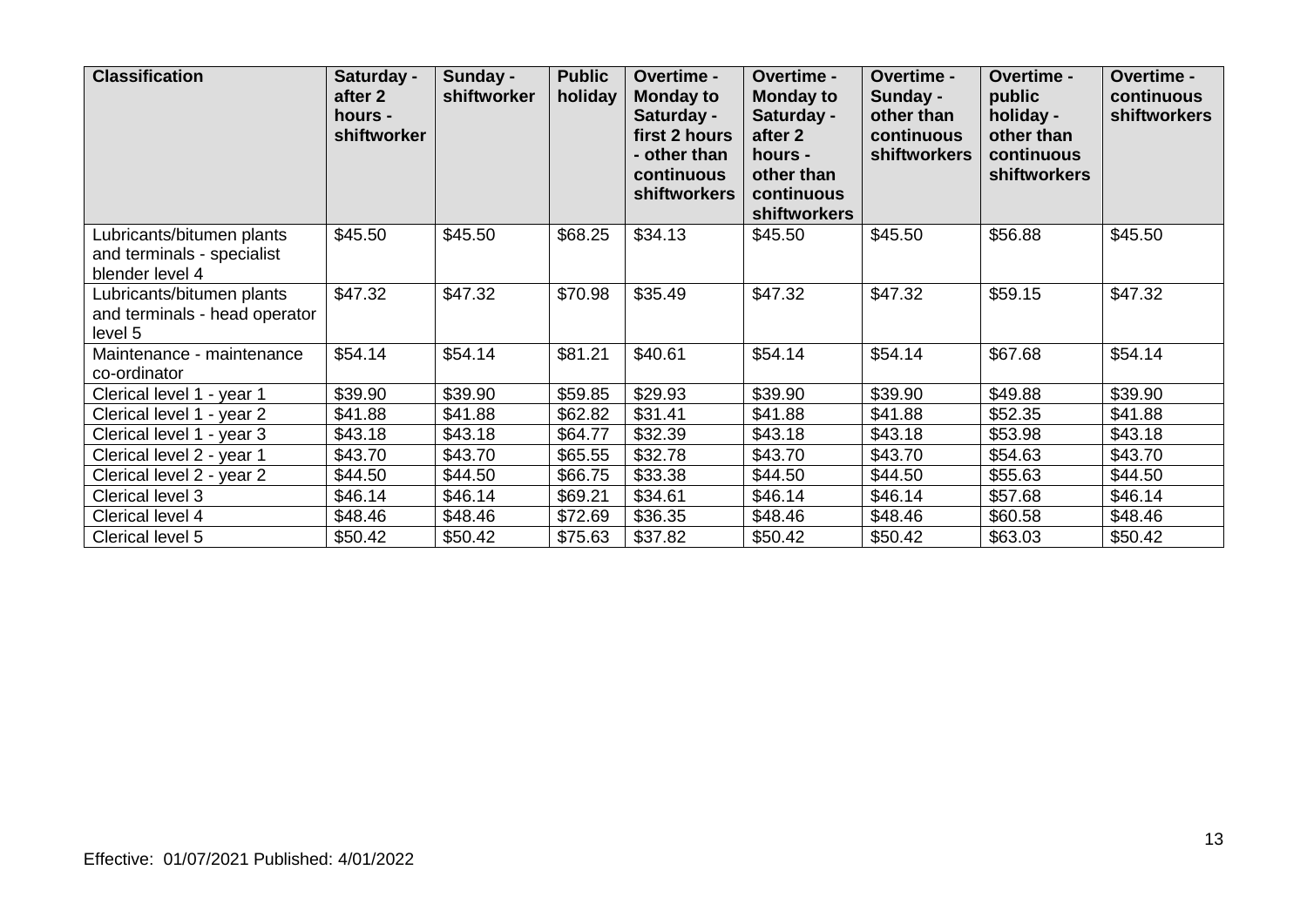# **Junior - Casual - 16 years or less**

Note: Trade qualified juniors must be paid the appropriate adult rate (see adult rates tables).

| <b>Classification</b>                                                        | Hourly pay<br>rate | <b>Afternoon</b><br>shift | <b>Night shift</b> | <b>Permanent</b><br>afternoon<br>shift | <b>Permanent</b><br>night shift | Saturday -<br>first 2 hours -<br>shiftworker | Saturday -<br>after 2 hours -<br>shiftworker |
|------------------------------------------------------------------------------|--------------------|---------------------------|--------------------|----------------------------------------|---------------------------------|----------------------------------------------|----------------------------------------------|
| Refinery operations - trainee<br>operator level 1                            | \$22.45            | \$25.14                   | \$25.14            | \$26.04                                | \$27.84                         | \$31.43                                      | \$40.41                                      |
| Refinery operations - outside<br>operator level 2                            | \$24.29            | \$27.20                   | \$27.20            | \$28.17                                | \$30.12                         | \$34.00                                      | \$43.72                                      |
| Refinery operations -<br>advanced outside operator<br>level 3                | \$26.26            | \$29.41                   | \$29.41            | \$30.46                                | \$32.57                         | \$36.77                                      | \$47.27                                      |
| Refinery operations - console<br>operator level 4                            | \$29.08            | \$32.56                   | \$32.56            | \$33.73                                | \$36.05                         | \$40.71                                      | \$52.34                                      |
| Refinery operations - head<br>operator level 5                               | \$31.29            | \$35.04                   | \$35.04            | \$36.29                                | \$38.80                         | \$43.80                                      | \$56.32                                      |
| Lubricants/bitumen plants<br>and terminals - trainee level 1                 | \$21.99            | \$24.63                   | \$24.63            | \$25.51                                | \$27.26                         | \$30.78                                      | \$39.58                                      |
| Lubricants/bitumen plants<br>and terminals - operator<br>(competent) level 2 | \$23.23            | \$26.01                   | \$26.01            | \$26.94                                | \$28.80                         | \$32.52                                      | \$41.81                                      |
| Lubricants/bitumen plants<br>and terminals - operator<br>(advanced) level 3  | \$24.24            | \$27.15                   | \$27.15            | \$28.12                                | \$30.05                         | \$33.93                                      | \$43.63                                      |
| Lubricants/bitumen plants<br>and terminals - specialist<br>blender level 4   | \$25.24            | \$28.27                   | \$28.27            | \$29.28                                | \$31.29                         | \$35.33                                      | \$45.43                                      |
| Lubricants/bitumen plants<br>and terminals - head operator<br>level 5        | \$26.25            | \$29.40                   | \$29.40            | \$30.45                                | \$32.55                         | \$36.75                                      | \$47.25                                      |
| Maintenance - maintenance<br>co-ordinator                                    | \$30.01            | \$33.61                   | \$33.61            | \$34.81                                | \$37.22                         | \$42.02                                      | \$54.02                                      |
| Clerical level 1 - year 1                                                    | \$22.00            | \$24.64                   | \$24.64            | \$25.52                                | \$27.28                         | \$30.80                                      | \$39.60                                      |
| Clerical level 1 - year 2                                                    | \$23.09            | \$25.86                   | \$25.86            | \$26.78                                | \$28.63                         | \$32.32                                      | \$41.56                                      |
| Clerical level 1 - year 3                                                    | \$23.81            | \$26.67                   | \$26.67            | \$27.62                                | \$29.53                         | \$33.34                                      | \$42.86                                      |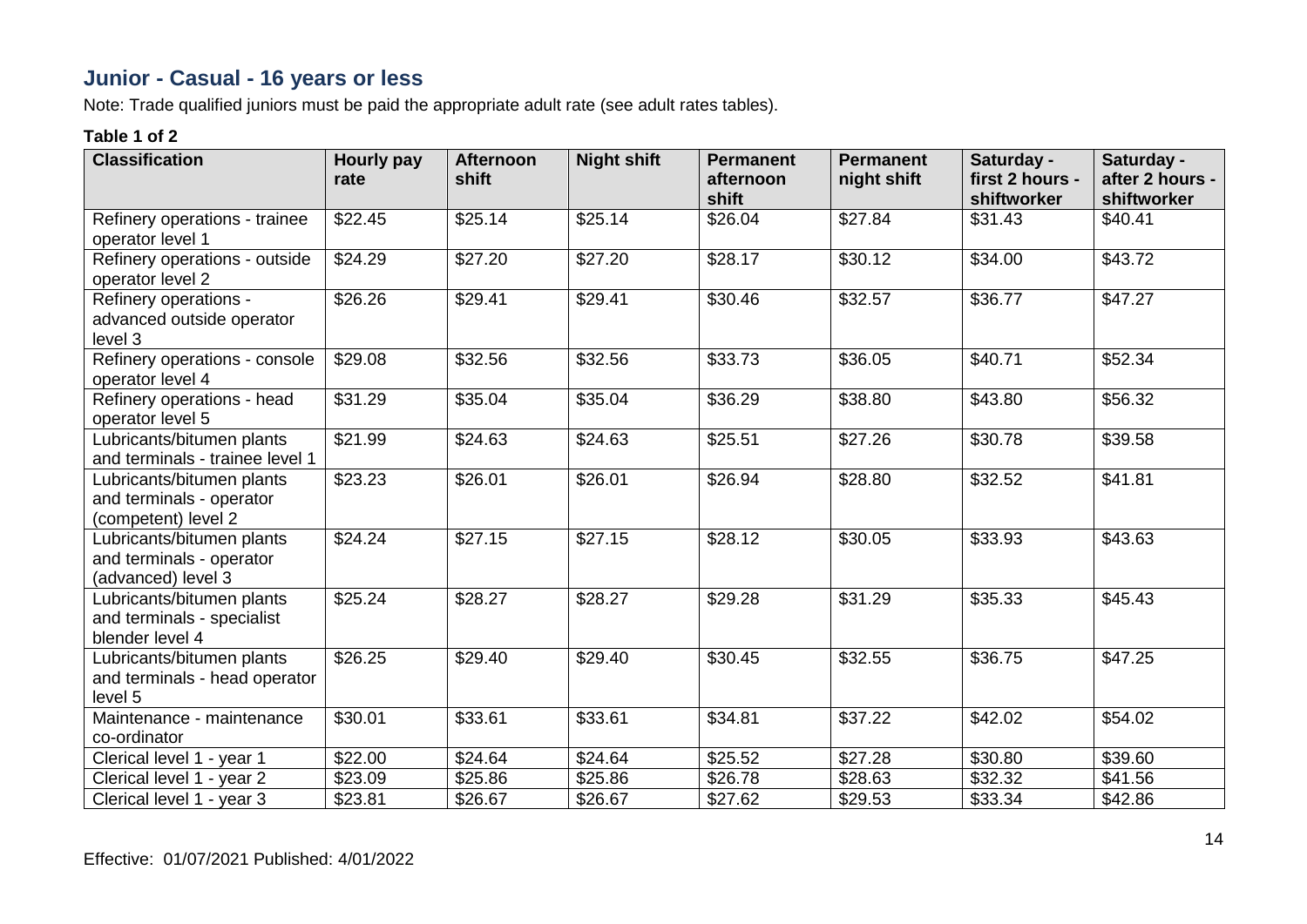| <b>Classification</b>     | Hourly pay<br>rate | <b>Afternoon</b><br>shift | <b>Night shift</b> | Permanent<br>afternoon<br>shift | <b>Permanent</b><br>night shift | Saturday -<br>first 2 hours -<br>shiftworker | Saturday -<br>after 2 hours -<br>shiftworker |
|---------------------------|--------------------|---------------------------|--------------------|---------------------------------|---------------------------------|----------------------------------------------|----------------------------------------------|
| Clerical level 2 - year 1 | \$24.10            | \$26.99                   | \$26.99            | \$27.96                         | \$29.88                         | \$33.74                                      | \$43.38                                      |
| Clerical level 2 - year 2 | \$24.54            | \$27.48                   | \$27.48            | \$28.46                         | \$30.43                         | \$34.35                                      | \$44.17                                      |
| Clerical level 3          | \$25.45            | \$28.50                   | \$28.50            | \$29.52                         | \$31.56                         | \$35.63                                      | \$45.81                                      |
| Clerical level 4          | \$26.73            | \$29.93                   | \$29.93            | \$31.00                         | \$33.14                         | \$37.42                                      | \$48.11                                      |
| Clerical level 5          | \$27.81            | \$31.15                   | \$31.15            | \$32.26                         | \$34.49                         | \$38.94                                      | \$50.06                                      |

| <b>Classification</b>                                                        | Sunday -<br>shiftworker | <b>Public</b><br>holiday | Overtime -<br><b>Monday to</b><br>Saturday -<br>first 2 hours -<br>other than<br>continuous<br><b>shiftworkers</b> | Overtime -<br><b>Monday to</b><br>Saturday -<br>after 2 hours -<br>other than<br>continuous<br><b>shiftworkers</b> | Overtime -<br>Sunday -<br>other than<br>continuous<br><b>shiftworkers</b> | Overtime -<br>public holiday<br>- other than<br>continuous<br><b>shiftworkers</b> | Overtime -<br>continuous<br>shiftworkers |
|------------------------------------------------------------------------------|-------------------------|--------------------------|--------------------------------------------------------------------------------------------------------------------|--------------------------------------------------------------------------------------------------------------------|---------------------------------------------------------------------------|-----------------------------------------------------------------------------------|------------------------------------------|
| Refinery operations - trainee<br>operator level 1                            | \$40.41                 | \$58.37                  | \$31.43                                                                                                            | \$40.41                                                                                                            | \$40.41                                                                   | \$49.39                                                                           | \$40.41                                  |
| Refinery operations - outside<br>operator level 2                            | \$43.72                 | \$63.15                  | \$34.00                                                                                                            | \$43.72                                                                                                            | \$43.72                                                                   | \$53.43                                                                           | \$43.72                                  |
| Refinery operations -<br>advanced outside operator<br>level 3                | \$47.27                 | \$68.28                  | \$36.77                                                                                                            | \$47.27                                                                                                            | \$47.27                                                                   | \$57.78                                                                           | \$47.27                                  |
| Refinery operations - console<br>operator level 4                            | \$52.34                 | \$75.60                  | \$40.71                                                                                                            | \$52.34                                                                                                            | \$52.34                                                                   | \$63.97                                                                           | \$52.34                                  |
| Refinery operations - head<br>operator level 5                               | \$56.32                 | \$81.35                  | \$43.80                                                                                                            | \$56.32                                                                                                            | \$56.32                                                                   | \$68.83                                                                           | \$56.32                                  |
| Lubricants/bitumen plants<br>and terminals - trainee level 1                 | \$39.58                 | \$57.17                  | \$30.78                                                                                                            | \$39.58                                                                                                            | \$39.58                                                                   | \$48.37                                                                           | \$39.58                                  |
| Lubricants/bitumen plants<br>and terminals - operator<br>(competent) level 2 | \$41.81                 | \$60.39                  | \$32.52                                                                                                            | \$41.81                                                                                                            | \$41.81                                                                   | \$51.10                                                                           | \$41.81                                  |
| Lubricants/bitumen plants<br>and terminals - operator<br>(advanced) level 3  | \$43.63                 | \$63.02                  | \$33.93                                                                                                            | \$43.63                                                                                                            | \$43.63                                                                   | \$53.32                                                                           | \$43.63                                  |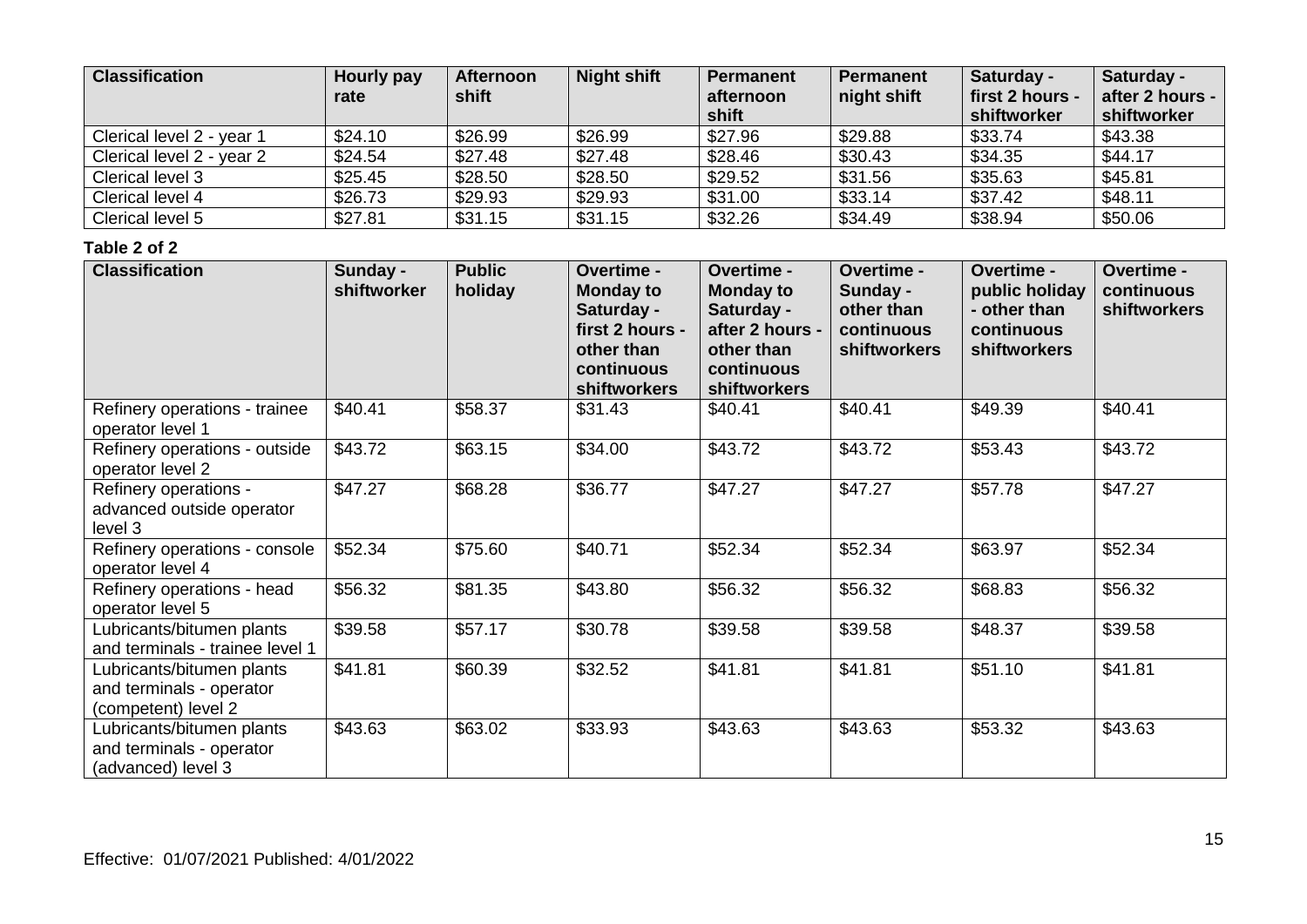| <b>Classification</b>                                                      | Sunday -<br>shiftworker | <b>Public</b><br>holiday | <b>Overtime -</b><br><b>Monday to</b><br>Saturday -<br>first 2 hours -<br>other than<br>continuous<br>shiftworkers | <b>Overtime -</b><br><b>Monday to</b><br>Saturday -<br>after 2 hours -<br>other than<br>continuous<br><b>shiftworkers</b> | <b>Overtime -</b><br>Sunday -<br>other than<br>continuous<br>shiftworkers | Overtime -<br>public holiday<br>- other than<br>continuous<br><b>shiftworkers</b> | <b>Overtime -</b><br>continuous<br>shiftworkers |
|----------------------------------------------------------------------------|-------------------------|--------------------------|--------------------------------------------------------------------------------------------------------------------|---------------------------------------------------------------------------------------------------------------------------|---------------------------------------------------------------------------|-----------------------------------------------------------------------------------|-------------------------------------------------|
| Lubricants/bitumen plants<br>and terminals - specialist<br>blender level 4 | \$45.43                 | \$65.62                  | \$35.33                                                                                                            | \$45.43                                                                                                                   | \$45.43                                                                   | \$55.52                                                                           | \$45.43                                         |
| Lubricants/bitumen plants<br>and terminals - head operator<br>level 5      | \$47.25                 | \$68.25                  | \$36.75                                                                                                            | \$47.25                                                                                                                   | \$47.25                                                                   | \$57.75                                                                           | \$47.25                                         |
| Maintenance - maintenance<br>co-ordinator                                  | \$54.02                 | \$78.03                  | \$42.02                                                                                                            | \$54.02                                                                                                                   | \$54.02                                                                   | \$66.03                                                                           | \$54.02                                         |
| Clerical level 1 - year 1                                                  | \$39.60                 | \$57.20                  | \$30.80                                                                                                            | \$39.60                                                                                                                   | \$39.60                                                                   | \$48.40                                                                           | \$39.60                                         |
| Clerical level 1 - year 2                                                  | \$41.56                 | \$60.03                  | \$32.32                                                                                                            | \$41.56                                                                                                                   | \$41.56                                                                   | \$50.79                                                                           | \$41.56                                         |
| Clerical level 1 - year 3                                                  | \$42.86                 | \$61.91                  | \$33.34                                                                                                            | \$42.86                                                                                                                   | \$42.86                                                                   | \$52.39                                                                           | \$42.86                                         |
| Clerical level 2 - year 1                                                  | \$43.38                 | \$62.66                  | \$33.74                                                                                                            | \$43.38                                                                                                                   | \$43.38                                                                   | \$53.02                                                                           | \$43.38                                         |
| Clerical level 2 - year 2                                                  | \$44.17                 | \$63.80                  | \$34.35                                                                                                            | \$44.17                                                                                                                   | \$44.17                                                                   | \$53.98                                                                           | \$44.17                                         |
| Clerical level 3                                                           | \$45.81                 | \$66.17                  | \$35.63                                                                                                            | \$45.81                                                                                                                   | \$45.81                                                                   | \$55.99                                                                           | \$45.81                                         |
| Clerical level 4                                                           | \$48.11                 | \$69.49                  | \$37.42                                                                                                            | \$48.11                                                                                                                   | \$48.11                                                                   | \$58.80                                                                           | \$48.11                                         |
| Clerical level 5                                                           | \$50.06                 | \$72.31                  | \$38.94                                                                                                            | \$50.06                                                                                                                   | \$50.06                                                                   | \$61.19                                                                           | \$50.06                                         |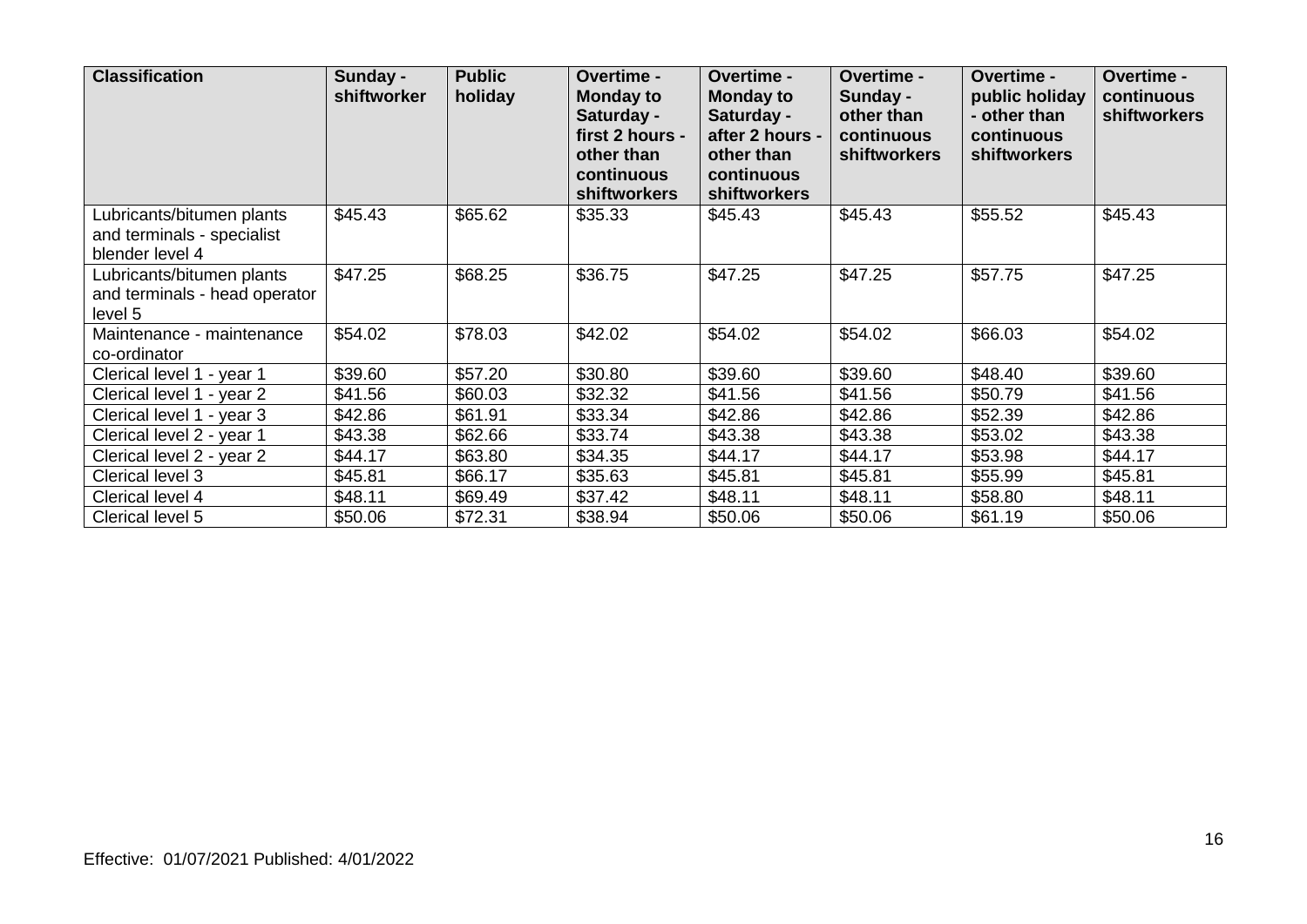# **Junior - Casual - 17 years**

Note: Trade qualified juniors must be paid the appropriate adult rate (see adult rates tables).

| <b>Classification</b>                                                        | Hourly pay<br>rate | <b>Afternoon</b><br>shift | <b>Night shift</b> | <b>Permanent</b><br>afternoon<br>shift | <b>Permanent</b><br>night shift | Saturday -<br>first 2 hours -<br>shiftworker | Saturday -<br>after 2 hours -<br>shiftworker |
|------------------------------------------------------------------------------|--------------------|---------------------------|--------------------|----------------------------------------|---------------------------------|----------------------------------------------|----------------------------------------------|
| Refinery operations - trainee<br>operator level 1                            | \$25.28            | \$28.31                   | \$28.31            | \$29.32                                | \$31.34                         | \$35.39                                      | \$45.50                                      |
| Refinery operations - outside<br>operator level 2                            | \$27.36            | \$30.65                   | \$30.65            | \$31.74                                | \$33.93                         | \$38.31                                      | \$49.25                                      |
| Refinery operations -<br>advanced outside operator<br>level 3                | \$29.59            | \$33.14                   | \$33.14            | \$34.32                                | \$36.69                         | \$41.42                                      | \$53.26                                      |
| Refinery operations - console<br>operator level 4                            | \$32.79            | \$36.72                   | \$36.72            | \$38.03                                | \$40.66                         | \$45.90                                      | \$59.02                                      |
| Refinery operations - head<br>operator level 5                               | \$35.29            | \$39.52                   | \$39.52            | \$40.93                                | \$43.76                         | \$49.40                                      | \$63.52                                      |
| Lubricants/bitumen plants<br>and terminals - trainee level 1                 | \$24.74            | \$27.71                   | \$27.71            | \$28.70                                | \$30.67                         | \$34.63                                      | \$44.53                                      |
| Lubricants/bitumen plants<br>and terminals - operator<br>(competent) level 2 | \$26.15            | \$29.29                   | \$29.29            | \$30.33                                | \$32.43                         | \$36.61                                      | \$47.07                                      |
| Lubricants/bitumen plants<br>and terminals - operator<br>(advanced) level 3  | \$27.30            | \$30.58                   | \$30.58            | \$31.67                                | \$33.85                         | \$38.22                                      | \$49.14                                      |
| Lubricants/bitumen plants<br>and terminals - specialist<br>blender level 4   | \$28.44            | \$31.85                   | \$31.85            | \$32.99                                | \$35.26                         | \$39.81                                      | \$51.19                                      |
| Lubricants/bitumen plants<br>and terminals - head operator<br>level 5        | \$29.58            | \$33.12                   | \$33.12            | \$34.31                                | \$36.67                         | \$41.41                                      | \$53.24                                      |
| Maintenance - maintenance<br>co-ordinator                                    | \$33.84            | \$37.90                   | \$37.90            | \$39.25                                | \$41.96                         | \$47.37                                      | \$60.91                                      |
| Clerical level 1 - year 1                                                    | \$24.94            | \$27.93                   | \$27.93            | \$28.93                                | \$30.92                         | \$34.91                                      | \$44.89                                      |
| Clerical level 1 - year 2                                                    | \$26.18            | \$29.32                   | \$29.32            | \$30.36                                | \$32.46                         | \$36.65                                      | \$47.12                                      |
| Clerical level 1 - year 3                                                    | \$26.99            | \$30.23                   | \$30.23            | \$31.31                                | \$33.46                         | \$37.78                                      | \$48.58                                      |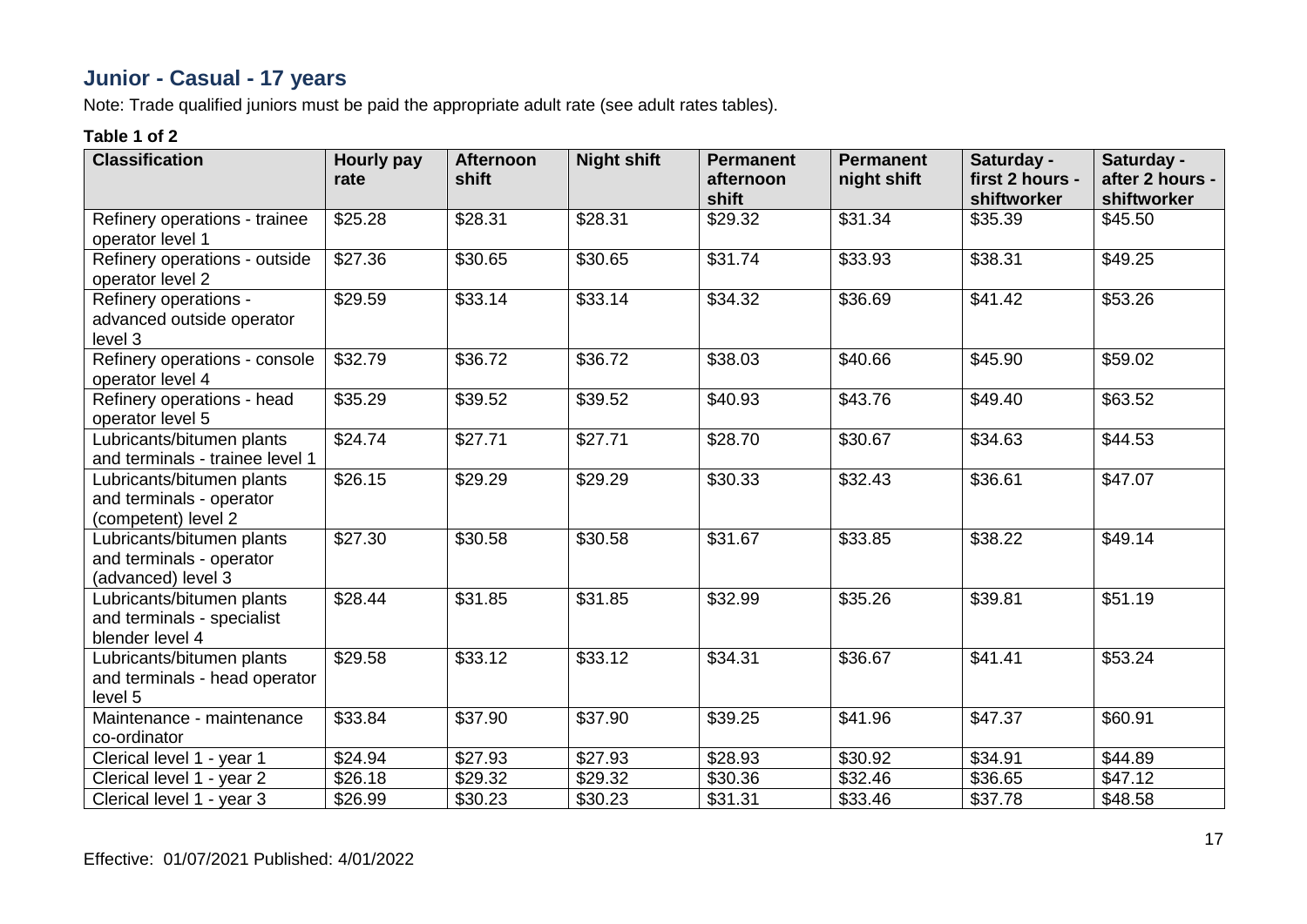| <b>Classification</b>     | Hourly pay<br>rate | <b>Afternoon</b><br>shift | <b>Night shift</b> | Permanent<br>afternoon<br>shift | <b>Permanent</b><br>night shift | Saturday -<br>first 2 hours -<br>shiftworker | Saturday -<br>after 2 hours -<br>shiftworker |
|---------------------------|--------------------|---------------------------|--------------------|---------------------------------|---------------------------------|----------------------------------------------|----------------------------------------------|
| Clerical level 2 - year 1 | \$27.31            | \$30.59                   | \$30.59            | \$31.68                         | \$33.87                         | \$38.24                                      | \$49.16                                      |
| Clerical level 2 - year 2 | \$27.81            | \$31.15                   | \$31.15            | \$32.26                         | \$34.49                         | \$38.94                                      | \$50.06                                      |
| Clerical level 3          | \$28.84            | \$32.30                   | \$32.30            | \$33.45                         | \$35.76                         | \$40.37                                      | \$51.91                                      |
| Clerical level 4          | \$30.29            | \$33.92                   | \$33.92            | \$35.13                         | \$37.56                         | \$42.40                                      | \$54.52                                      |
| Clerical level 5          | \$31.51            | \$35.29                   | \$35.29            | \$36.55                         | \$39.08                         | \$44.12                                      | \$56.72                                      |

| <b>Classification</b>                                                        | Sunday -<br>shiftworker | <b>Public</b><br>holiday | Overtime -<br><b>Monday to</b><br>Saturday -<br>first 2 hours -<br>other than<br>continuous<br>shiftworkers | Overtime -<br><b>Monday to</b><br>Saturday -<br>after 2 hours -<br>other than<br>continuous<br><b>shiftworkers</b> | <b>Overtime -</b><br>Sunday -<br>other than<br>continuous<br><b>shiftworkers</b> | <b>Overtime -</b><br>public holiday<br>- other than<br>continuous<br><b>shiftworkers</b> | Overtime -<br>continuous<br>shiftworkers |
|------------------------------------------------------------------------------|-------------------------|--------------------------|-------------------------------------------------------------------------------------------------------------|--------------------------------------------------------------------------------------------------------------------|----------------------------------------------------------------------------------|------------------------------------------------------------------------------------------|------------------------------------------|
| Refinery operations - trainee<br>operator level 1                            | \$45.50                 | \$65.72                  | \$35.39                                                                                                     | \$45.50                                                                                                            | \$45.50                                                                          | \$55.61                                                                                  | \$45.50                                  |
| Refinery operations - outside<br>operator level 2                            | \$49.25                 | \$71.14                  | \$38.31                                                                                                     | \$49.25                                                                                                            | \$49.25                                                                          | \$60.20                                                                                  | \$49.25                                  |
| Refinery operations -<br>advanced outside operator<br>level 3                | \$53.26                 | \$76.93                  | \$41.42                                                                                                     | \$53.26                                                                                                            | \$53.26                                                                          | \$65.09                                                                                  | \$53.26                                  |
| Refinery operations - console<br>operator level 4                            | \$59.02                 | \$85.25                  | \$45.90                                                                                                     | \$59.02                                                                                                            | \$59.02                                                                          | \$72.13                                                                                  | \$59.02                                  |
| Refinery operations - head<br>operator level 5                               | \$63.52                 | \$91.75                  | \$49.40                                                                                                     | \$63.52                                                                                                            | \$63.52                                                                          | \$77.63                                                                                  | \$63.52                                  |
| Lubricants/bitumen plants<br>and terminals - trainee level 1                 | \$44.53                 | \$64.32                  | \$34.63                                                                                                     | \$44.53                                                                                                            | \$44.53                                                                          | \$54.42                                                                                  | \$44.53                                  |
| Lubricants/bitumen plants<br>and terminals - operator<br>(competent) level 2 | \$47.07                 | \$67.99                  | \$36.61                                                                                                     | \$47.07                                                                                                            | \$47.07                                                                          | \$57.53                                                                                  | \$47.07                                  |
| Lubricants/bitumen plants<br>and terminals - operator<br>(advanced) level 3  | \$49.14                 | \$70.98                  | \$38.22                                                                                                     | \$49.14                                                                                                            | \$49.14                                                                          | \$60.06                                                                                  | \$49.14                                  |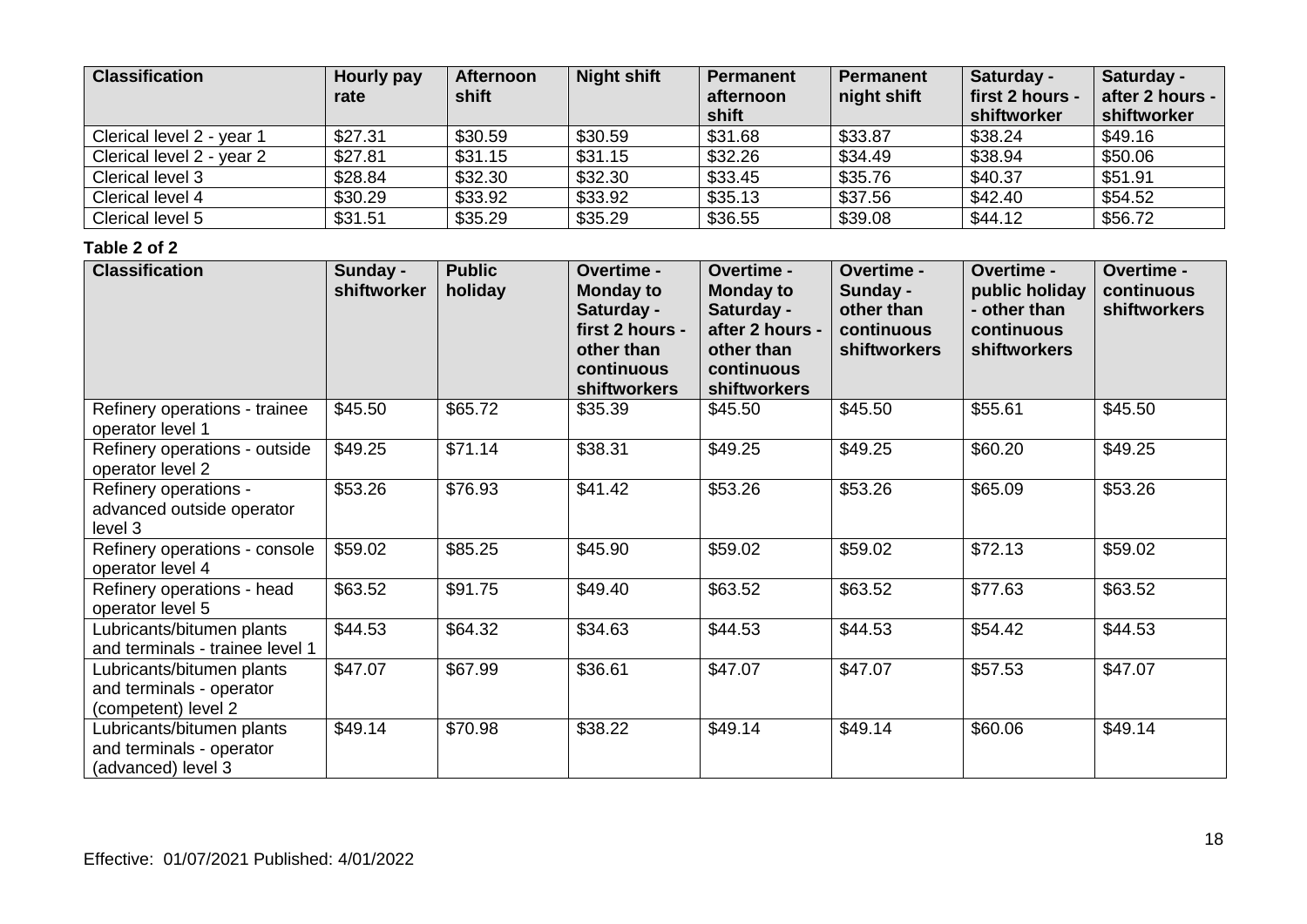| <b>Classification</b>                                                      | Sunday -<br>shiftworker | <b>Public</b><br>holiday | <b>Overtime -</b><br><b>Monday to</b><br>Saturday -<br>first 2 hours -<br>other than<br>continuous<br><b>shiftworkers</b> | <b>Overtime -</b><br><b>Monday to</b><br>Saturday -<br>after 2 hours -<br>other than<br>continuous<br>shiftworkers | Overtime -<br>Sunday -<br>other than<br>continuous<br>shiftworkers | <b>Overtime -</b><br>public holiday<br>- other than<br>continuous<br><b>shiftworkers</b> | <b>Overtime -</b><br>continuous<br>shiftworkers |
|----------------------------------------------------------------------------|-------------------------|--------------------------|---------------------------------------------------------------------------------------------------------------------------|--------------------------------------------------------------------------------------------------------------------|--------------------------------------------------------------------|------------------------------------------------------------------------------------------|-------------------------------------------------|
| Lubricants/bitumen plants<br>and terminals - specialist<br>blender level 4 | \$51.19                 | \$73.94                  | \$39.81                                                                                                                   | \$51.19                                                                                                            | \$51.19                                                            | \$62.56                                                                                  | \$51.19                                         |
| Lubricants/bitumen plants<br>and terminals - head operator<br>level 5      | \$53.24                 | \$76.90                  | \$41.41                                                                                                                   | \$53.24                                                                                                            | \$53.24                                                            | \$65.07                                                                                  | \$53.24                                         |
| Maintenance - maintenance<br>co-ordinator                                  | \$60.91                 | \$87.98                  | \$47.37                                                                                                                   | \$60.91                                                                                                            | \$60.91                                                            | \$74.44                                                                                  | \$60.91                                         |
| Clerical level 1 - year 1                                                  | \$44.89                 | \$64.84                  | \$34.91                                                                                                                   | \$44.89                                                                                                            | \$44.89                                                            | \$54.86                                                                                  | \$44.89                                         |
| Clerical level 1 - year 2                                                  | \$47.12                 | \$68.06                  | \$36.65                                                                                                                   | \$47.12                                                                                                            | \$47.12                                                            | \$57.59                                                                                  | \$47.12                                         |
| Clerical level 1 - year 3                                                  | \$48.58                 | \$70.17                  | \$37.78                                                                                                                   | \$48.58                                                                                                            | \$48.58                                                            | \$59.37                                                                                  | \$48.58                                         |
| Clerical level 2 - year 1                                                  | \$49.16                 | \$71.01                  | \$38.24                                                                                                                   | \$49.16                                                                                                            | \$49.16                                                            | \$60.09                                                                                  | \$49.16                                         |
| Clerical level 2 - year 2                                                  | \$50.06                 | \$72.31                  | \$38.94                                                                                                                   | \$50.06                                                                                                            | \$50.06                                                            | \$61.19                                                                                  | \$50.06                                         |
| Clerical level 3                                                           | \$51.91                 | \$74.98                  | \$40.37                                                                                                                   | \$51.91                                                                                                            | \$51.91                                                            | \$63.44                                                                                  | \$51.91                                         |
| Clerical level 4                                                           | \$54.52                 | \$78.75                  | \$42.40                                                                                                                   | \$54.52                                                                                                            | \$54.52                                                            | \$66.63                                                                                  | \$54.52                                         |
| Clerical level 5                                                           | \$56.72                 | \$81.93                  | \$44.12                                                                                                                   | \$56.72                                                                                                            | \$56.72                                                            | \$69.33                                                                                  | \$56.72                                         |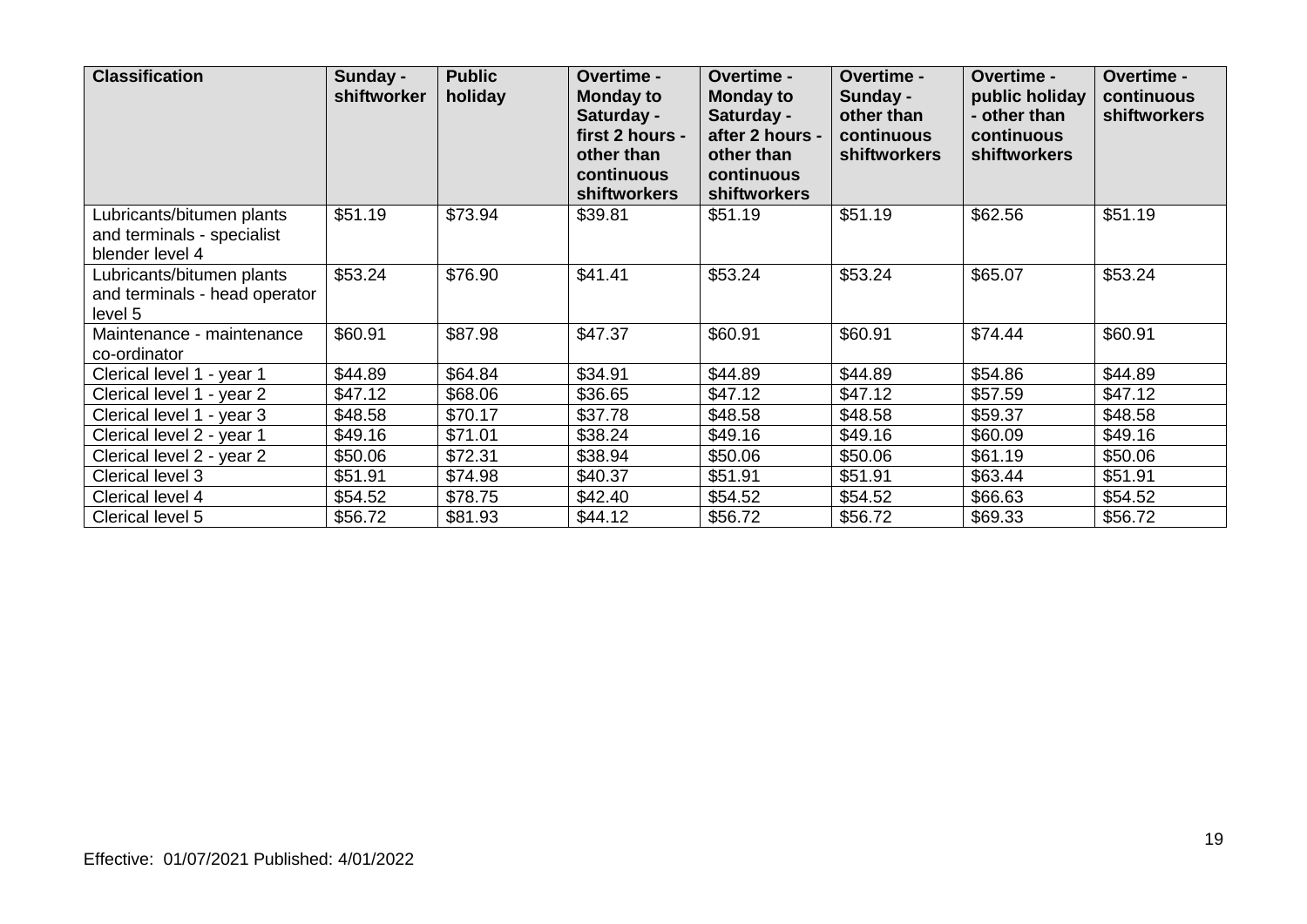## **Apprentice - Started before 1 Jan 2014**

### **Table 1 of 2**

| <b>Classification</b> | <b>Weekly pay</b><br>rate | Hourly pay<br>rate | <b>Afternoon</b><br>shift | <b>Night shift</b> | <b>Permanent</b><br>afternoon<br>shift | <b>Permanent</b><br>night shift | Saturday -<br>first 2 hours -<br>shiftworker |
|-----------------------|---------------------------|--------------------|---------------------------|--------------------|----------------------------------------|---------------------------------|----------------------------------------------|
| Apprentice 1st year   | \$440.76                  | \$12.60            | \$14.49                   | \$14.49            | \$15.12                                | \$16.38                         | \$18.90                                      |
| Apprentice 2nd year   | \$530.71                  | \$15.17            | \$17.45                   | \$17.45            | \$18.20                                | \$19.72                         | \$22.76                                      |
| Apprentice 3rd year   | \$710.61                  | \$20.31            | \$23.36                   | \$23.36            | \$24.37                                | \$26.40                         | \$30.47                                      |
| Apprentice 4th year   | \$827.54                  | \$23.65            | \$27.20                   | \$27.20            | \$28.38                                | \$30.75                         | \$35.48                                      |

### **Table 2 of 2**

| <b>Classification</b> | Saturday -<br>after 2<br>hours -<br>shiftworker | Sunday -<br>shiftworker | <b>Public</b><br>holiday | Overtime -<br><b>Monday to</b><br>Saturday -<br>first 2 hours<br>- other than<br>continuous<br><b>shiftworkers</b> | Overtime -<br><b>Monday to</b><br>Saturday -<br>after 2<br>hours -<br>other than<br>continuous<br><b>shiftworkers</b> | <b>Overtime -</b><br>Sunday -<br>other than<br>continuous<br><b>shiftworkers</b> | Overtime -<br>public<br>holiday -<br>other than<br>continuous<br>shiftworkers | Overtime -<br>continuous<br><b>shiftworkers</b> |
|-----------------------|-------------------------------------------------|-------------------------|--------------------------|--------------------------------------------------------------------------------------------------------------------|-----------------------------------------------------------------------------------------------------------------------|----------------------------------------------------------------------------------|-------------------------------------------------------------------------------|-------------------------------------------------|
| Apprentice 1st year   | \$25.20                                         | \$25.20                 | \$37.80                  | \$18.90                                                                                                            | \$25.20                                                                                                               | \$25.20                                                                          | \$31.50                                                                       | \$25.20                                         |
| Apprentice 2nd year   | \$30.34                                         | \$30.34                 | \$45.51                  | \$22.76                                                                                                            | \$30.34                                                                                                               | \$30.34                                                                          | \$37.93                                                                       | \$30.34                                         |
| Apprentice 3rd year   | \$40.62                                         | \$40.62                 | \$60.93                  | \$30.47                                                                                                            | \$40.62                                                                                                               | \$40.62                                                                          | \$50.78                                                                       | \$40.62                                         |
| Apprentice 4th year   | \$47.30                                         | \$47.30                 | \$70.95                  | \$35.48                                                                                                            | \$47.30                                                                                                               | \$47.30                                                                          | \$59.13                                                                       | \$47.30                                         |

## **Apprentice - Started after 1 Jan 2014 - Did not complete year 12**

| <b>Classification</b> | <b>Weekly pay</b><br>rate | Hourly pay<br>rate | <b>Afternoon</b><br>shift | <b>Night shift</b> | <b>Permanent</b><br>afternoon<br>shift | <b>Permanent</b><br>night shift | Saturday -<br>first 2 hours -<br>shiftworker |
|-----------------------|---------------------------|--------------------|---------------------------|--------------------|----------------------------------------|---------------------------------|----------------------------------------------|
| Apprentice 1st year   | \$485.73                  | \$13.88            | \$15.96                   | \$15.96            | \$16.66                                | \$18.04                         | \$20.82                                      |
| Apprentice 2nd year   | \$575.68                  | \$16.45            | \$18.92                   | \$18.92            | \$19.74                                | \$21.39                         | \$24.68                                      |
| Apprentice 3rd year   | \$710.61                  | \$20.31            | \$23.36                   | \$23.36            | \$24.37                                | \$26.40                         | \$30.47                                      |
| Apprentice 4th year   | \$827.54                  | \$23.65            | \$27.20                   | \$27.20            | \$28.38                                | \$30.75                         | \$35.48                                      |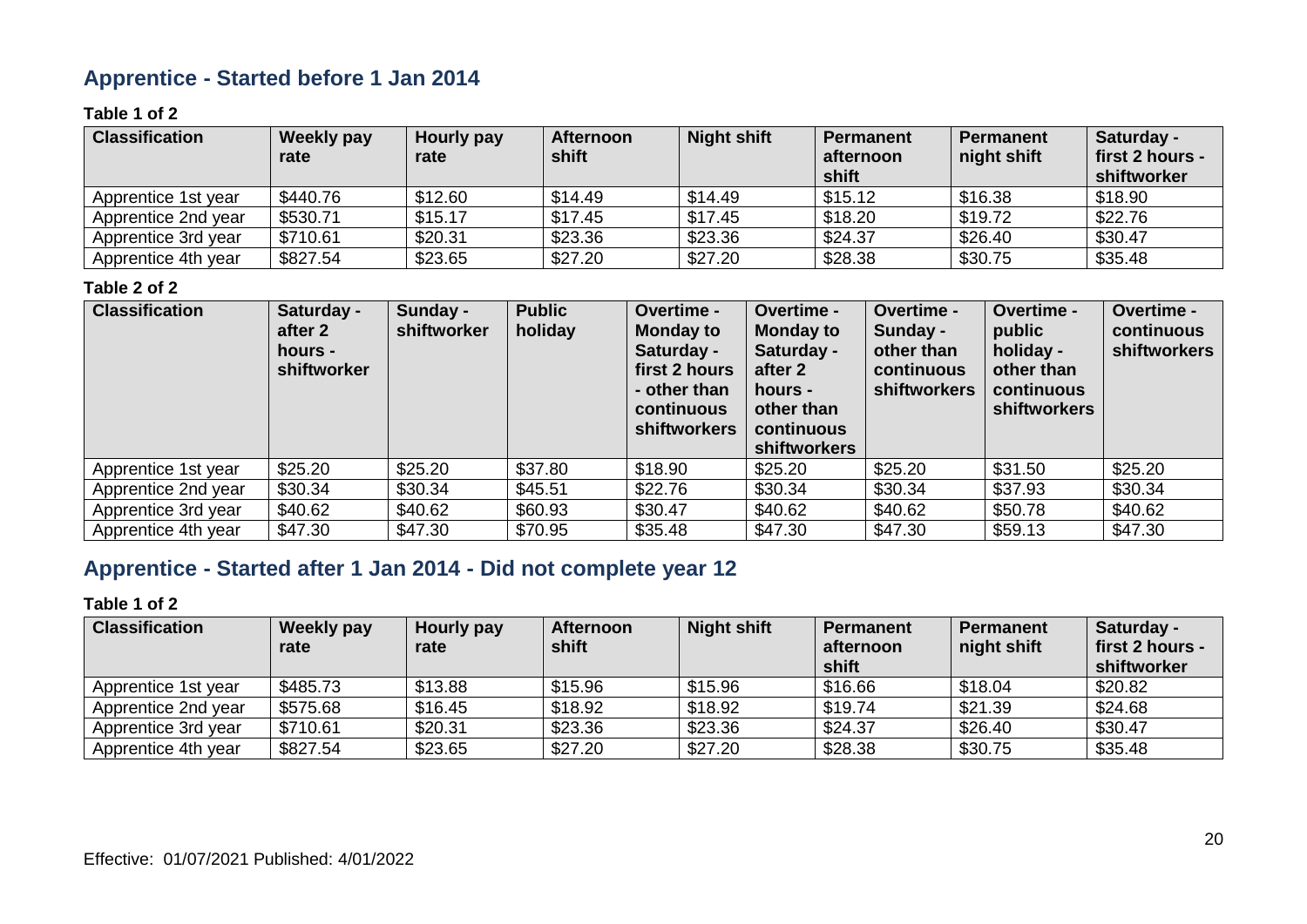| <b>Classification</b> | Saturday -<br>after 2<br>hours -<br>shiftworker | Sunday -<br>shiftworker | <b>Public</b><br>holiday | Overtime -<br><b>Monday to</b><br>Saturday -<br>first 2 hours<br>- other than<br><b>continuous</b><br><b>shiftworkers</b> | Overtime -<br><b>Monday to</b><br>Saturday -<br>after 2<br>hours -<br>other than<br>continuous<br><b>shiftworkers</b> | Overtime -<br>Sunday -<br>other than<br>continuous<br><b>shiftworkers</b> | <b>Overtime -</b><br>public<br>holiday -<br>other than<br>continuous<br>shiftworkers | Overtime -<br>continuous<br><b>shiftworkers</b> |
|-----------------------|-------------------------------------------------|-------------------------|--------------------------|---------------------------------------------------------------------------------------------------------------------------|-----------------------------------------------------------------------------------------------------------------------|---------------------------------------------------------------------------|--------------------------------------------------------------------------------------|-------------------------------------------------|
| Apprentice 1st year   | \$27.76                                         | \$27.76                 | \$41.64                  | \$20.82                                                                                                                   | \$27.76                                                                                                               | \$27.76                                                                   | \$34.70                                                                              | \$27.76                                         |
| Apprentice 2nd year   | \$32.90                                         | \$32.90                 | \$49.35                  | \$24.68                                                                                                                   | \$32.90                                                                                                               | \$32.90                                                                   | \$41.13                                                                              | \$32.90                                         |
| Apprentice 3rd year   | \$40.62                                         | \$40.62                 | \$60.93                  | \$30.47                                                                                                                   | \$40.62                                                                                                               | \$40.62                                                                   | \$50.78                                                                              | \$40.62                                         |
| Apprentice 4th year   | \$47.30                                         | \$47.30                 | \$70.95                  | \$35.48                                                                                                                   | \$47.30                                                                                                               | \$47.30                                                                   | \$59.13                                                                              | \$47.30                                         |

# **Apprentice - Started after 1 Jan 2014 - Completed year 12**

### **Table 1 of 2**

| <b>Classification</b> | Weekly pay<br>rate | Hourly pay<br>rate | <b>Afternoon</b><br>shift | <b>Night shift</b> | <b>Permanent</b><br>afternoon<br>shift | <b>Permanent</b><br>night shift | Saturday -<br>first 2 hours -<br>shiftworker |
|-----------------------|--------------------|--------------------|---------------------------|--------------------|----------------------------------------|---------------------------------|----------------------------------------------|
| Apprentice 1st year   | \$530.71           | \$15.17            | \$17.45                   | \$17.45            | \$18.20                                | \$19.72                         | \$22.76                                      |
| Apprentice 2nd year   | \$620.66           | \$17.74            | \$20.40                   | \$20.40            | \$21.29                                | \$23.06                         | \$26.61                                      |
| Apprentice 3rd year   | \$710.61           | \$20.31            | \$23.36                   | \$23.36            | \$24.37                                | \$26.40                         | \$30.47                                      |
| Apprentice 4th year   | \$827.54           | \$23.65            | \$27.20                   | \$27.20            | \$28.38                                | \$30.75                         | \$35.48                                      |

| <b>Classification</b> | Saturday -<br>after 2<br>hours -<br>shiftworker | Sunday -<br>shiftworker | <b>Public</b><br>holiday | Overtime -<br><b>Monday to</b><br>Saturday -<br>first 2 hours<br>- other than<br>continuous<br><b>shiftworkers</b> | Overtime -<br><b>Monday to</b><br>Saturday -<br>after 2<br>hours -<br>other than<br>continuous<br><b>shiftworkers</b> | Overtime -<br>Sunday -<br>other than<br>continuous<br><b>shiftworkers</b> | <b>Overtime -</b><br>public<br>holiday -<br>other than<br>continuous<br>shiftworkers | Overtime -<br>continuous<br><b>shiftworkers</b> |
|-----------------------|-------------------------------------------------|-------------------------|--------------------------|--------------------------------------------------------------------------------------------------------------------|-----------------------------------------------------------------------------------------------------------------------|---------------------------------------------------------------------------|--------------------------------------------------------------------------------------|-------------------------------------------------|
| Apprentice 1st year   | \$30.34                                         | \$30.34                 | \$45.51                  | \$22.76                                                                                                            | \$30.34                                                                                                               | \$30.34                                                                   | \$37.93                                                                              | \$30.34                                         |
| Apprentice 2nd year   | \$35.48                                         | \$35.48                 | \$53.22                  | \$26.61                                                                                                            | \$35.48                                                                                                               | \$35.48                                                                   | \$44.35                                                                              | \$35.48                                         |
| Apprentice 3rd year   | \$40.62                                         | \$40.62                 | \$60.93                  | \$30.47                                                                                                            | \$40.62                                                                                                               | \$40.62                                                                   | \$50.78                                                                              | \$40.62                                         |
| Apprentice 4th year   | \$47.30                                         | \$47.30                 | \$70.95                  | \$35.48                                                                                                            | \$47.30                                                                                                               | \$47.30                                                                   | \$59.13                                                                              | \$47.30                                         |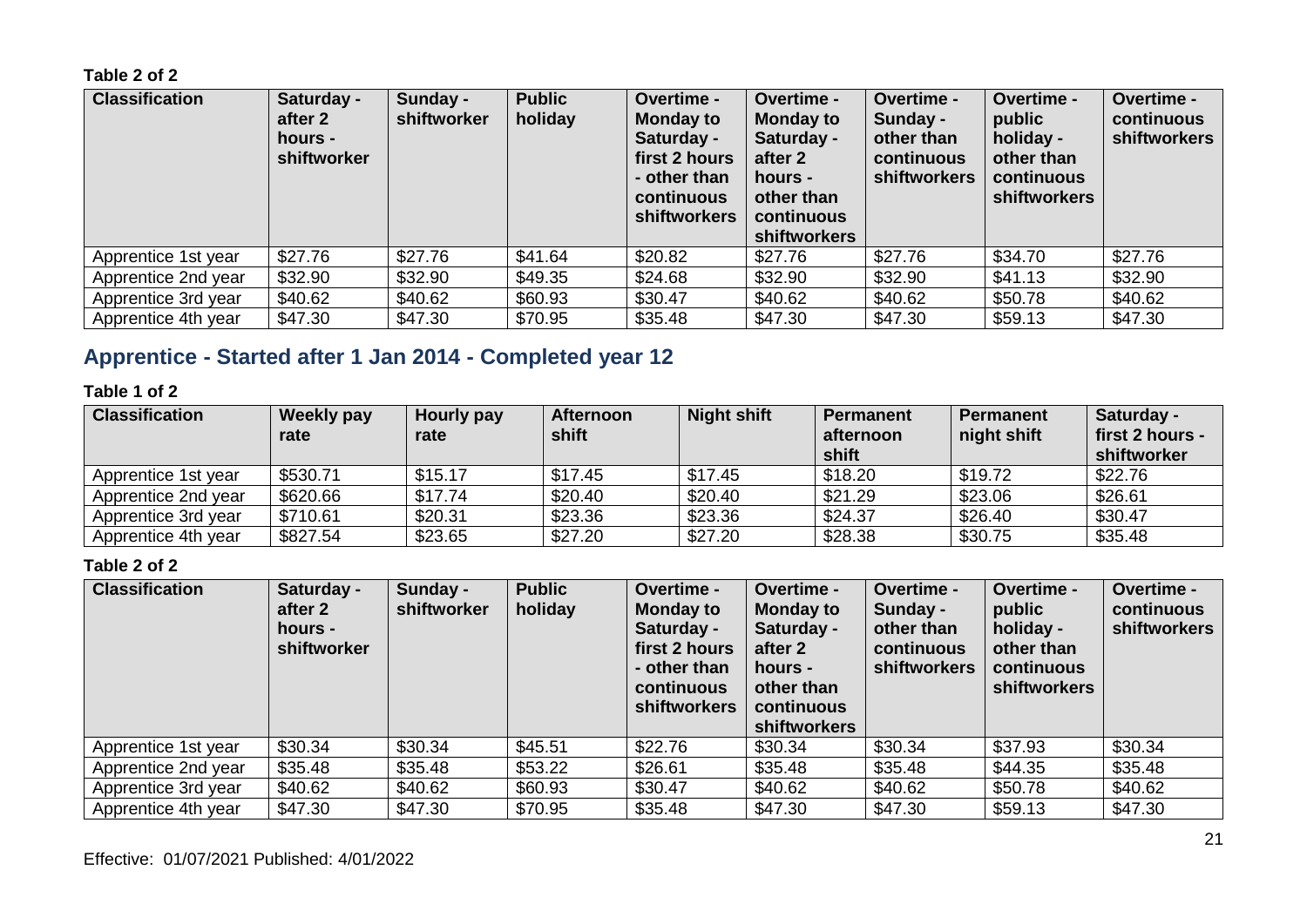# **Adult apprentice - Started after 1 Jan 2014**

### **Table 1 of 2**

| <b>Classification</b> | Hourly pay<br>rate | <b>Afternoon</b><br>shift | <b>Night shift</b> | <b>Permanent</b><br>afternoon<br>shift | <b>Permanent</b><br>night shift | Saturday -<br>first 2 hours -<br>shiftworker | Saturday -<br>after 2 hours -<br>shiftworker |
|-----------------------|--------------------|---------------------------|--------------------|----------------------------------------|---------------------------------|----------------------------------------------|----------------------------------------------|
| Apprentice 1st year   | \$21.59            | \$24.83                   | \$24.83            | \$25.91                                | \$28.07                         | \$32.39                                      | \$43.18                                      |
| Apprentice 2nd year   | \$23.10            | \$26.57                   | \$26.57            | \$27.72                                | \$30.03                         | \$34.65                                      | \$46.20                                      |
| Apprentice 3rd year   | \$23.10            | \$26.57                   | \$26.57            | \$27.72                                | \$30.03                         | \$34.65                                      | \$46.20                                      |
| Apprentice 4th year   | \$23.65            | \$27.20                   | \$27.20            | \$28.38                                | \$30.75                         | \$35.48                                      | \$47.30                                      |

| <b>Classification</b> | Sunday -<br>shiftworker | <b>Public holiday</b> | Overtime -<br><b>Monday to</b><br>Saturday -<br>first 2 hours -<br>other than<br>continuous<br><b>shiftworkers</b> | Overtime -<br><b>Monday to</b><br>Saturday -<br>after 2 hours -<br>other than<br>continuous<br><b>shiftworkers</b> | <b>Overtime -</b><br>Sunday -<br>other than<br>continuous<br><b>shiftworkers</b> | Overtime -<br>public holiday<br>- other than<br>continuous<br><b>shiftworkers</b> | <b>Overtime -</b><br>continuous<br>shiftworkers |
|-----------------------|-------------------------|-----------------------|--------------------------------------------------------------------------------------------------------------------|--------------------------------------------------------------------------------------------------------------------|----------------------------------------------------------------------------------|-----------------------------------------------------------------------------------|-------------------------------------------------|
| Apprentice 1st year   | \$43.18                 | \$64.77               | \$32.39                                                                                                            | \$43.18                                                                                                            | \$43.18                                                                          | \$53.98                                                                           | \$43.18                                         |
| Apprentice 2nd year   | \$46.20                 | \$69.30               | \$34.65                                                                                                            | \$46.20                                                                                                            | \$46.20                                                                          | \$57.75                                                                           | \$46.20                                         |
| Apprentice 3rd year   | \$46.20                 | \$69.30               | \$34.65                                                                                                            | \$46.20                                                                                                            | \$46.20                                                                          | \$57.75                                                                           | \$46.20                                         |
| Apprentice 4th year   | \$47.30                 | \$70.95               | \$35.48                                                                                                            | \$47.30                                                                                                            | \$47.30                                                                          | \$59.13                                                                           | \$47.30                                         |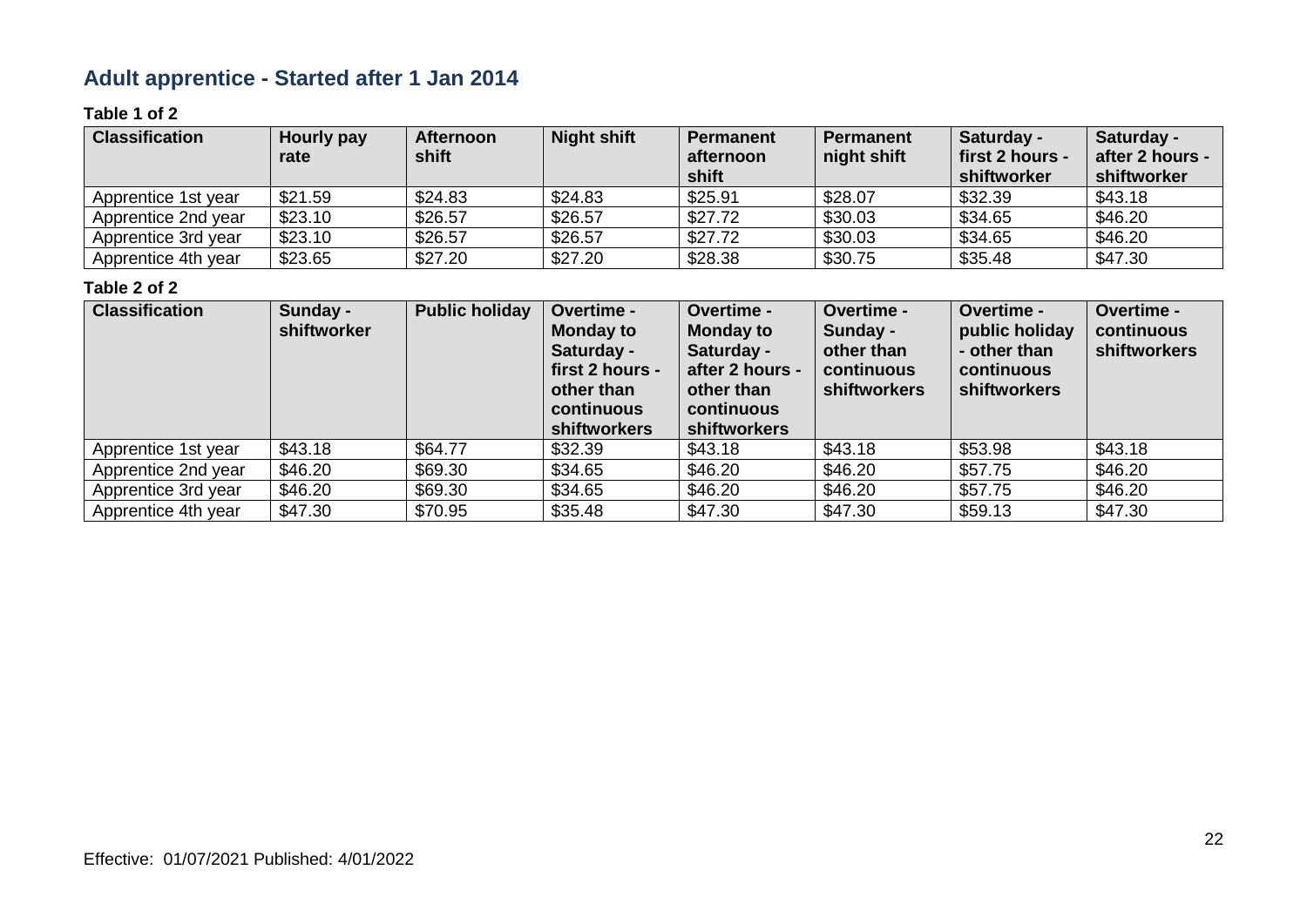# **Allowances**

If any all purpose allowances apply (marked \*), they should be added to the minimum rate before penalties and overtime are calculated.

| <b>Allowances</b>                                         | Rate                                                                                  |
|-----------------------------------------------------------|---------------------------------------------------------------------------------------|
|                                                           |                                                                                       |
| First aid allowance                                       | \$0.51 per hour up to a maximum of \$17.99 per week                                   |
| * Industry allowance (already included in the rate tables | \$1.03 per hour                                                                       |
| above) - not clerical employees                           |                                                                                       |
| Leading hand allowance - in charge of 3-10 employees      | \$1.13 per hour up to a maximum of \$39.58 per week                                   |
| Leading hand allowance - in charge of 11-20 employees     | \$1.44 per hour up to a maximum of \$50.37 per week                                   |
| Leading hand allowance - in charge of more than 20        | \$1.94 per hour up to a maximum of \$67.73 per week                                   |
| employees                                                 |                                                                                       |
| Meal allowance                                            | \$15.24 per meal                                                                      |
| Protective clothing and equipment reimbursement           | reimbursement for the cost of purchasing additional protective clothing and equipment |
| Tool allowance                                            | \$0.46 per hour up to a maximum of \$16.06 per week                                   |
| Travel reimbursement                                      | reimbursement for the cost of transport or travel costs                               |
| Vehicle allowance                                         | \$0.80 per km                                                                         |

### **Disclaimer**

The Fair Work Ombudsman is committed to providing advice that you can rely on. You can find out more about accountability and what you can expect from us in our [Customer service charter](https://www.fairwork.gov.au/about-us/our-role-and-purpose/our-priorities/our-commitment-to-you#customer-service-charter) at [www.fairwork.gov.au/our-commitment-to-you.](http://www.fairwork.gov.au/our-commitment-to-you)

We take care to ensure that data in this pay guide is accurate and incorporates changes to minimum rates of pay, allowances and penalty rates in awards as soon as they come into effect.

However, there may be a delay between when a change takes effect and when the data in this pay guide is updated. This means we cannot guarantee the accuracy, reliability, currency or completeness of the data in this pay guide.

When considering data in this pay guide you should also have regard to the relevant award, which can be found through our [Awards page](https://www.fairwork.gov.au/awards-and-agreements/awards) at [www.fairwork.gov.au/awards.](http://www.fairwork.gov.au/awards) If our data is inconsistent with the award, then the award applies.

If you need further assistance with this pay guide you can [contact us](http://www.fairwork.gov.au/contact-us) by visiting [www.fairwork.gov.au/contact-us](http://www.fairwork.gov.au/contact-us) or by calling us on 13 13 94. Alternatively, you may wish to get independent advice from a union, employer association or lawyer.